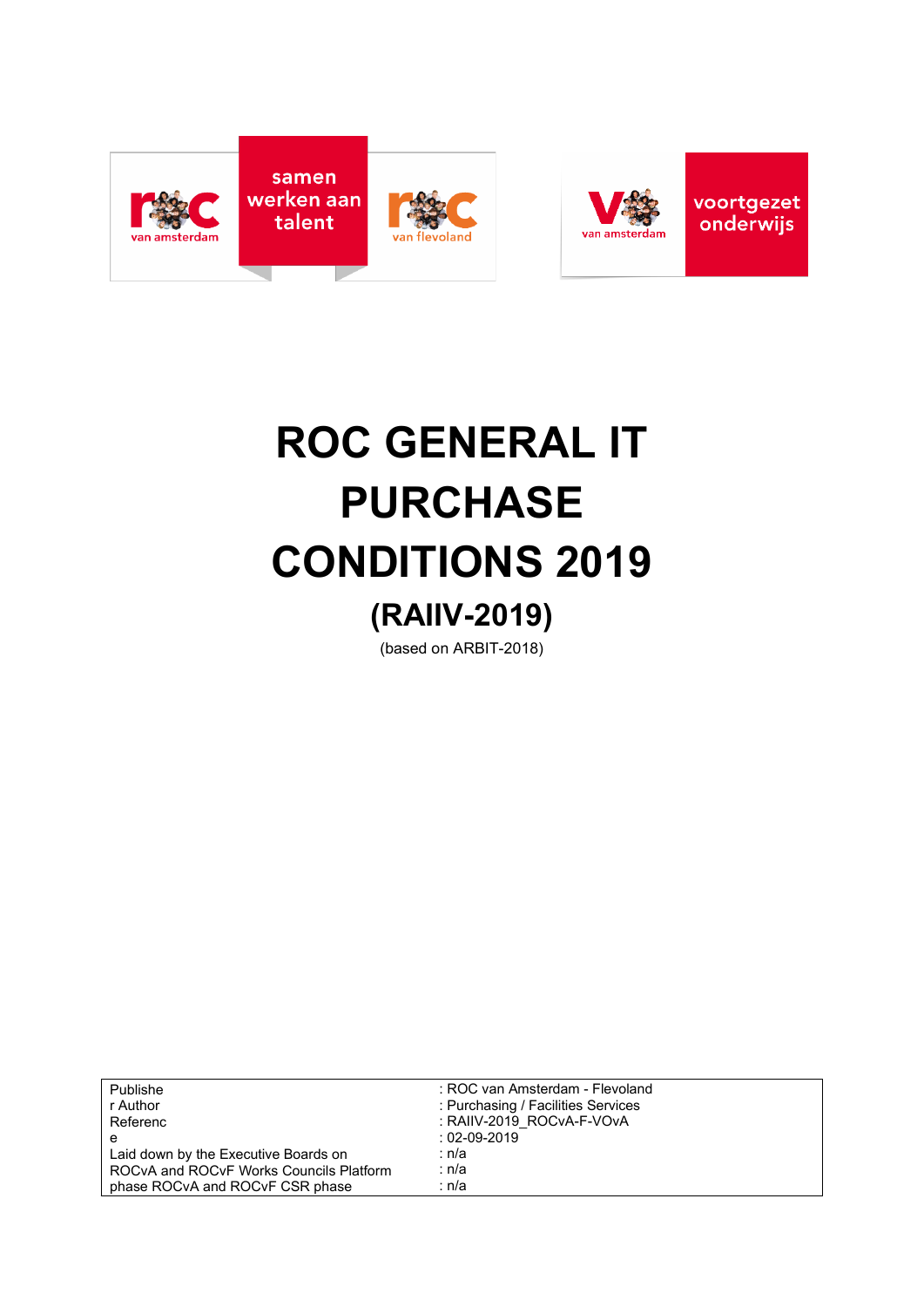# TABLE OF CONTENTS

| Reference<br>Laid down by the Executive Boards on | : RAIIV-2019 ROCvA-F-VOvA<br>$: 02 - 09 - 2019$ |  |
|---------------------------------------------------|-------------------------------------------------|--|
|                                                   |                                                 |  |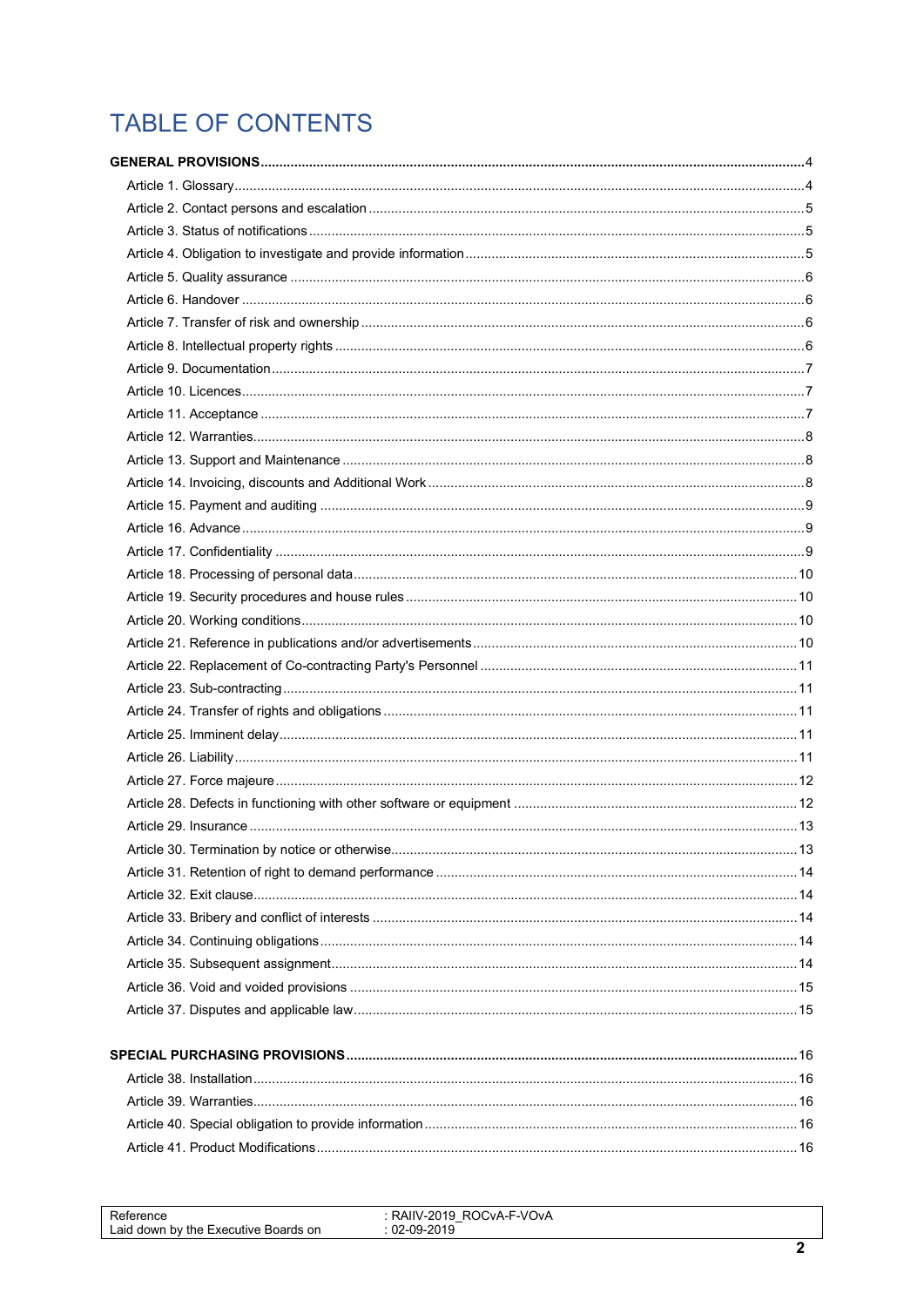| Reference                            | : RAIIV-2019 ROCvA-F-VOvA |  |
|--------------------------------------|---------------------------|--|
|                                      | $02-09-2019$              |  |
| Laid down by the Executive Boards on |                           |  |
|                                      |                           |  |
|                                      |                           |  |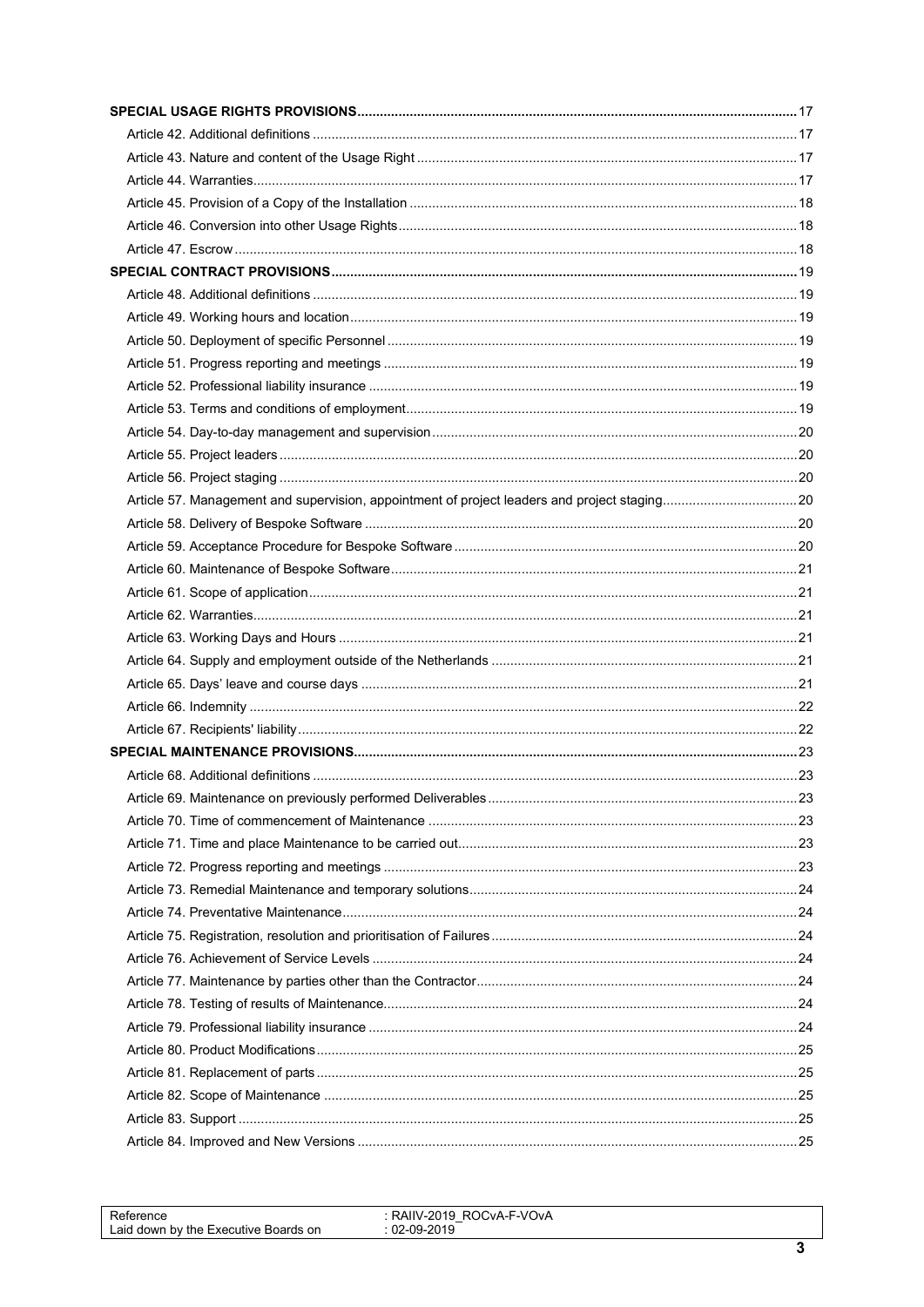# <span id="page-3-0"></span>GENERAL PROVISIONS

The General IT Purchase Conditions (hereinafter to be referred to as RAIIV-2019) consist of General Provisions and Special Provisions. These General Provisions apply to all IT agreements entered into by the Client. The Special Provisions apply to specific IT agreements entered into by the Client.

#### <span id="page-3-1"></span>Article 1. Glossary

Where in these conditions the following terms are capitalised, they are defined as follows:

- 1.1. Acceptance: the Client's approval of the Deliverable (or part(s) thereof).
- 1.2. Acceptance Procedure: procedure set out in the Agreement to assist the Client in evaluating whether or not it will proceed with Acceptance of the Deliverable.
- 1.3. Handover: the delivery by the Co-contracting Party of Products in the manner determined in the Agreement, as evidenced by a receipt issued by the Client in respect thereof.
- 1.4. Specifications: the documents (incl. more detailed information and modifications) put at the Cocontracting Party's disposal, in which the Client's organisation, the Deliverable and the Co-contracting Party's intended use thereof, as well as the tendering procedure, are described and explained.
- 1.5. Appendix: a schedule to the Agreement which constitutes part thereof once initialled by the parties.
- 1.6. Source Code: the totality of program instructions in their original programming language, including Documentation pertaining thereto, intended for the purpose of implementation by a computer, in such form that a programmer possessing knowledge and experience of the programming method and technology used can modify the software using it.
- 1.7. Documentation: each description of the Deliverable and its characteristics, regardless of whether intended specifically for the installation, implementation, use, administration and/or maintenance thereof.
- 1.8. Final Deadline: a deadline expressly agreed by the parties as being such, in respect of which, when exceeded, the party to which the deadline applies will be in default, without any notice of default being required.
- 1.9. Defect: every failure and/or other fault as a consequence of which the Deliverable is not suitable for the Agreed Use.
- 1.10. Usage Right: the right on the basis of which the Client is authorised to install and use the Standard Software in accordance with the Agreed Use, including all reproductions and disclosures deemed reasonably necessary to that end, whether temporary or not.
- 1.11. Implementation: the totality of actions and measures required in order to made the Client's organisation suitable for the Agreed Use of the Product and/or Software.
- 1.12. Installation: the placement and connection of the Product and/or installation of the Software by the Co-contracting Party.
- 1.13. Supplier: the Co-contracting Party to the Agreement which has undertaken to supply a Product or provide a Usage Right.
- 1.14. Materials: items (including auxiliary materials) required for the installation, implementation, use and/or maintenance of the Deliverable, such as cables, smart cards and physical data carriers containing Software.
- 1.15. Additional Work: work not included in the Contract which leads to costs over and above the Fee.
- 1.16. New Version: a subsequent version of the Standard Software with primarily new or modified functionalities, regardless of whether released under a different name.
- 1.17. Object Code: Translation of the Source Code into code which a computer may read and run directly.
- 1.18. Maintenance: work to be carried out by the Contractor with the intention of repairing and/or improving the Deliverable.
- 1.19. Contract: work to be performed by the Contractor on behalf of the Client which is not included under any employment contract.
- 1.20. Client: the party on behalf of which the Agreement is concluded, or ROCvA, ROCvF, VOvA.
- 1.21. Contractor: the Co-contracting Party to the Agreement, which has undertaken to implement the Contract.
- 1.22. Delivery: the offering by the Contractor of the Deliverable (or part(s) thereof) for Acceptance.

| Laid down by the Executive Boards on | CvA-F-VOvA<br>2010<br><b>KAIV</b><br>-2 U<br>$-$<br>0010 |  |
|--------------------------------------|----------------------------------------------------------|--|
|                                      |                                                          |  |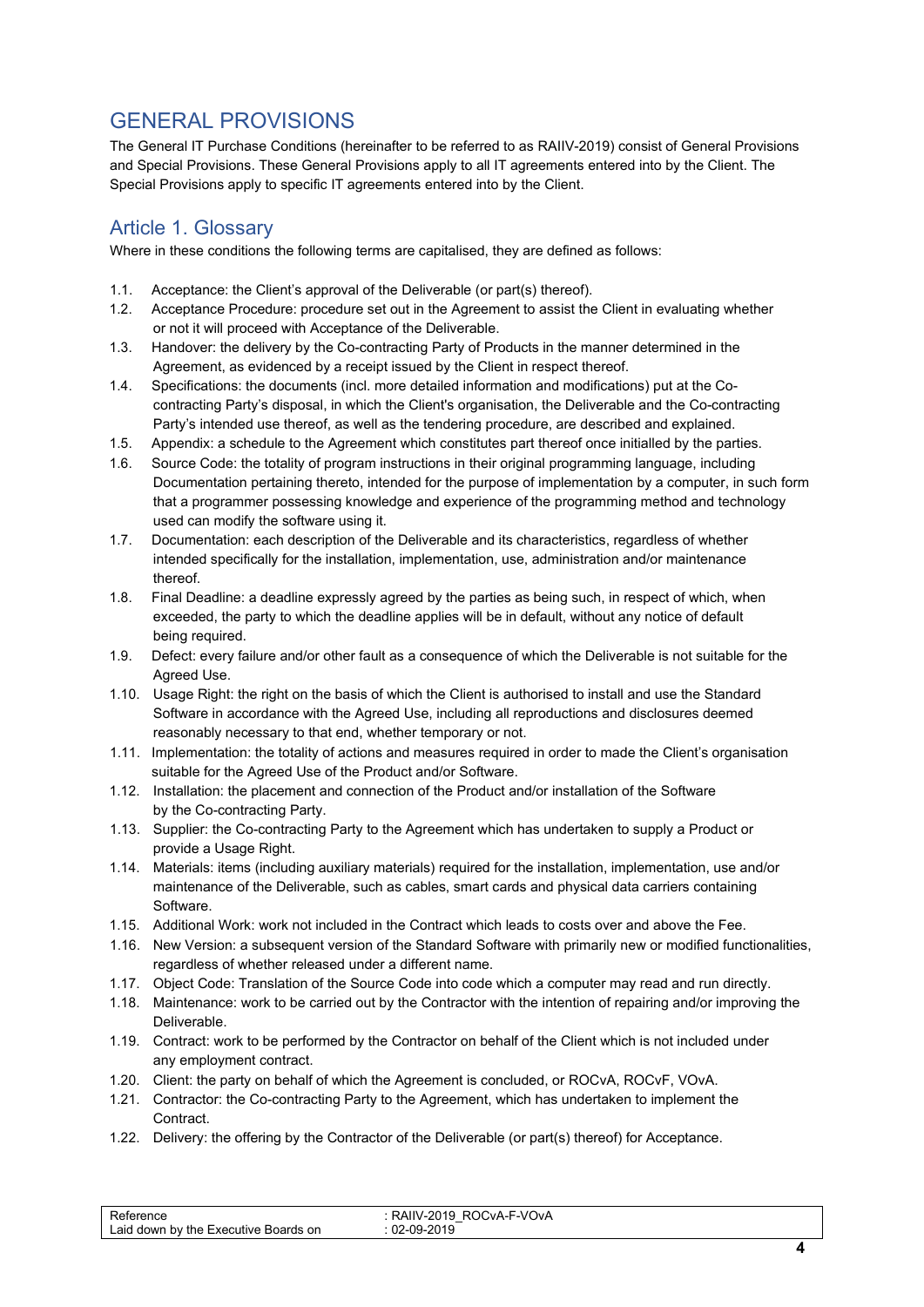- 1.23. Agreed Use: the use of the Deliverable intended by the Client as is, or should reasonably be, apparent to the Co-contracting Party at the time of the Agreement's conclusion on the basis of the Specifications and/or on the basis of the information referred to in Article 4, this insofar as such use is not expressly excluded or limited in the Agreement.
- 1.24. Agreement: that agreed between the Client and the Co-contracting Party, including the Conditions.
- 1.25. Patch: correction to the Standard Software intended to be temporary.
- 1.26. Personnel: the members of staff and/or auxiliary persons to be engaged by the parties in the performance of the Agreement.
- 1.27. Deliverable: the Product to be supplied, Contract to be performed or Usage Right to be provided by the Co-contracting Party, or a combination thereof, including Materials and Documentation.
- 1.28. Product: the item which the Supplier supplies to the Client under the Agreement.
- 1.29. Software: the set of program lines to be delivered by the Co-contracting Party as may be used, either directly or indirectly, by a computer in order to achieve a certain result to be described in detail. A distinction is to be made between Standard and Bespoke Software.
- 1.30. Standard Software: Software designed for general use which is not provided to the Client exclusively.
- 1.31. Improved Version: a subsequent version of the Standard Software in which Defects have been remedied and/or its performance has been otherwise improved.
- 1.32. Fee: the total price agreed for the Deliverable.
- 1.33. Conditions: the ROC General IT Purchase Conditions (RAIIV-2019), consisting of these General Provisions and all Special Provisions.
- 1.34. Co-contracting Party: the Contractor or Supplier with which the Agreement has been concluded.
- 1.35. Working Days: calendar days, except weekends and public holidays within the meaning of Section 3 of the General Extension of Time Limits Act.

#### <span id="page-4-0"></span>Article 2. Contact persons and escalation

- 2.1. The parties will each designate a contact person to maintain contacts in relation to the performance of the Agreement. The parties will inform each other as to who they have designated as their contact person.
- 2.2. Contact persons may only represent and bind the parties in relation to the performance of the Agreement. They are not entitled to amend the Agreement.
- 2.3. Without prejudice to the provisions of Article 37, the Parties have an internal escalation procedure or will ensure that such procedure be drawn up.

#### <span id="page-4-1"></span>Article 3. Status of notifications

Notifications of importance to the performance of the Agreement made by one party to the other, including commitments and any further agreements, will only bind the parties if made or confirmed in writing by a person authorised to do so.

#### <span id="page-4-2"></span>Article 4. Obligation to investigate and provide information

- 4.1. In order to determine the Client's intended use of the Deliverable, the Co-contracting Party will familiarise itself sufficiently regarding:
	- a. the objectives with which the Client is concluding the Agreement;
	- b. the Client's organisation, where relevant to the Agreement.
- 4.2 In the performance of the obligation to investigate and provide information referred to under Article 4.1, the Co-contracting Party will also form an opinion with regard to the feasibility of the Deliverable within the parameters indicated by the Client.
- 4.3. The Client will provide the Co-contracting Party with sufficient information in respect of the provisions of Article 4.1. On request, the Client will provide the Co-contracting Party with additional information insofar as this is not of a confidential nature and is reasonably considered necessary to the Agreement's performance. Where something is not clear, the Co-contracting Party will make enquiries with the Client in a timely manner.
- 4.4. The parties will keep one another informed in respect of developments and changes which are (or may be) of importance to the Agreement's performance.

| ∽<br>чих<br>∟aid<br>I down by the Executive E<br>⊪Boards on | CvA-F-VOvA<br>2010.<br>RC<br>-2019<br>.09.<br>◡∠ |  |
|-------------------------------------------------------------|--------------------------------------------------|--|
|                                                             |                                                  |  |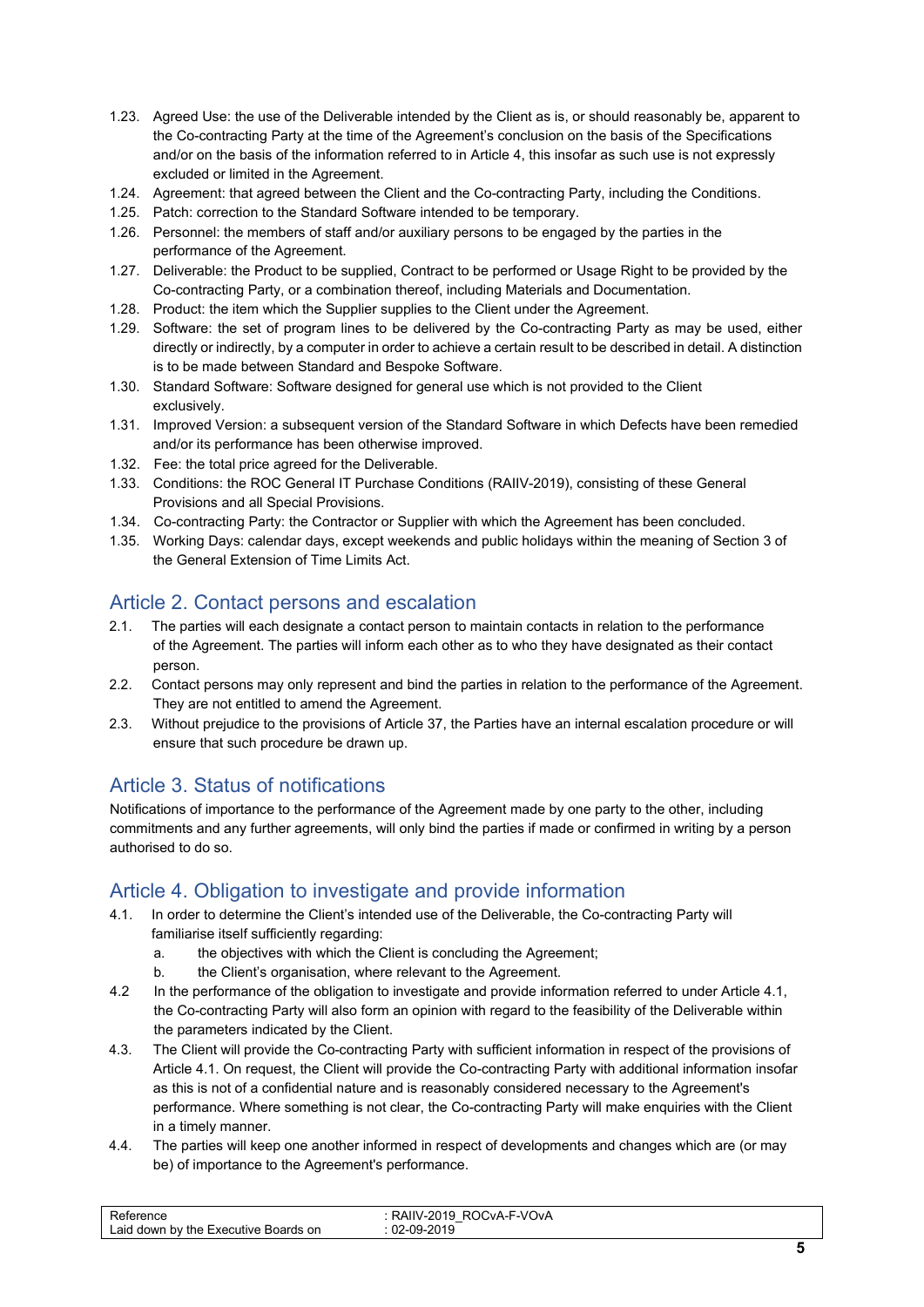#### <span id="page-5-0"></span>Article 5. Quality assurance

- 5.1. Quality assurance is part of the Agreement.
- 5.2. Quality assurance entails that, in the performance of the Agreement, measures will be taken which are aimed at the Client's being able to make the Agreed Use of the Deliverable.
- 5.3. The Co-contracting Party will take these measures of its own volition. In addition, the Client remains entitled to propose such measures. The Co-contracting Party is obliged to cooperate within reason to those measures, and to implement the results thereof within reason.

#### <span id="page-5-1"></span>Article 6. Handover

- 6.1. The Co-contracting Party will perform the Handover in a single act.
- 6.2. At Handover, the parties will make a visual check of quantity and as to any damage visible on the exterior.
- 6.3. Where damage is identified, the Client does not have to take possession of the Product. This is without prejudice to the Co-contracting Party's obligation to perform the Handover in a timely manner.
- 6.4. The Client will provide the Co-contracting Party with a receipt for the Products received. This receipt is without prejudice to the Client's rights under the Agreement.
- 6.5. The Co-contracting Party will use sustainable packaging materials wherever possible and will ensure that these materials are disposed of in an environmentally-friendly manner.

#### <span id="page-5-2"></span>Article 7. Transfer of risk and ownership

- 7.1. The risk of damage or loss of Products which are the subject of the Deliverable or part thereof is transferred to the Client on Handover.
- 7.2. Notwithstanding the provisions of Article 8, ownership of the Deliverable (or part(s) thereof) is transferred on Acceptance to the Client.

#### <span id="page-5-3"></span>Article 8. Intellectual property rights

- 8.1. All intellectual property rights which may or will be exercised at any place or time in respect of the Deliverable, are vested in:
	- a. the Client, insofar as these concern a Deliverable which is for the Client specifically, or is developed or manufactured for the Client specifically, and/or is or will be realised under the Client's management or supervision or on the basis of its instructions or designs. Where necessary, these rights will be transferred to the Client by the Co-contracting Party under the Agreement, which transfer will subsequently be accepted by the Client;
	- b. the Co-contracting Party or a third party in all other cases. In such cases, the Co-contracting Party will grant the Client a non-exclusive right, to be determined further in accordance with the Agreement, to use the Deliverable, which will in any case be sufficient for the performance of the provisions of the Agreement(s).
- 8.2. By signing the Agreement, the rights referred to in Article 8.1(a) of the Agreement will be transferred to the Client. To the extent that the transfer of those rights requires a further instrument at any time, the Cocontracting Party hereby irrevocably authorises the Client in such case to draw up such an instrument, and to also sign it on behalf of the Co-contracting Party, notwithstanding the Co-contracting Party's obligation to provide assistance in the transfer of these rights on the Client's request, without being able to set any conditions in relation thereto. To the extent necessary, the Co-contracting Party hereby irrevocably authorises the Client to register or copy the transfer of these intellectual property rights in the relevant registers, or to have a third party do so.
- 8.3. In the event of a difference of opinion between the parties regarding intellectual property rights in respect of any Deliverable (or part(s) thereof), in the absence of evidence to the contrary, it will be assumed that such rights are

vested in the Client. The Client may proceed with the Agreed Use regardless of the outcome of that dispute. 8.4. On behalf of itself and its Personnel, the Co-contracting Party hereby distances itself from any so-called 'personality rights' which may be vested in it, as referred to in Section 25(1)(a) to (c) of the Copyright

Act, to the extent to which that legislation allows for such distancing. The Co-contracting Party warrants the Client that it is also entitled to carry out this distancing on behalf of its Personnel.

| -F-VOvA<br>-<br>IIV-2019.<br>RAIIV<br>ROCvA-<br>Reference<br>02-09-2019<br>∟aid ′<br>I down by the Executive<br>Boards<br>on |  |
|------------------------------------------------------------------------------------------------------------------------------|--|
|------------------------------------------------------------------------------------------------------------------------------|--|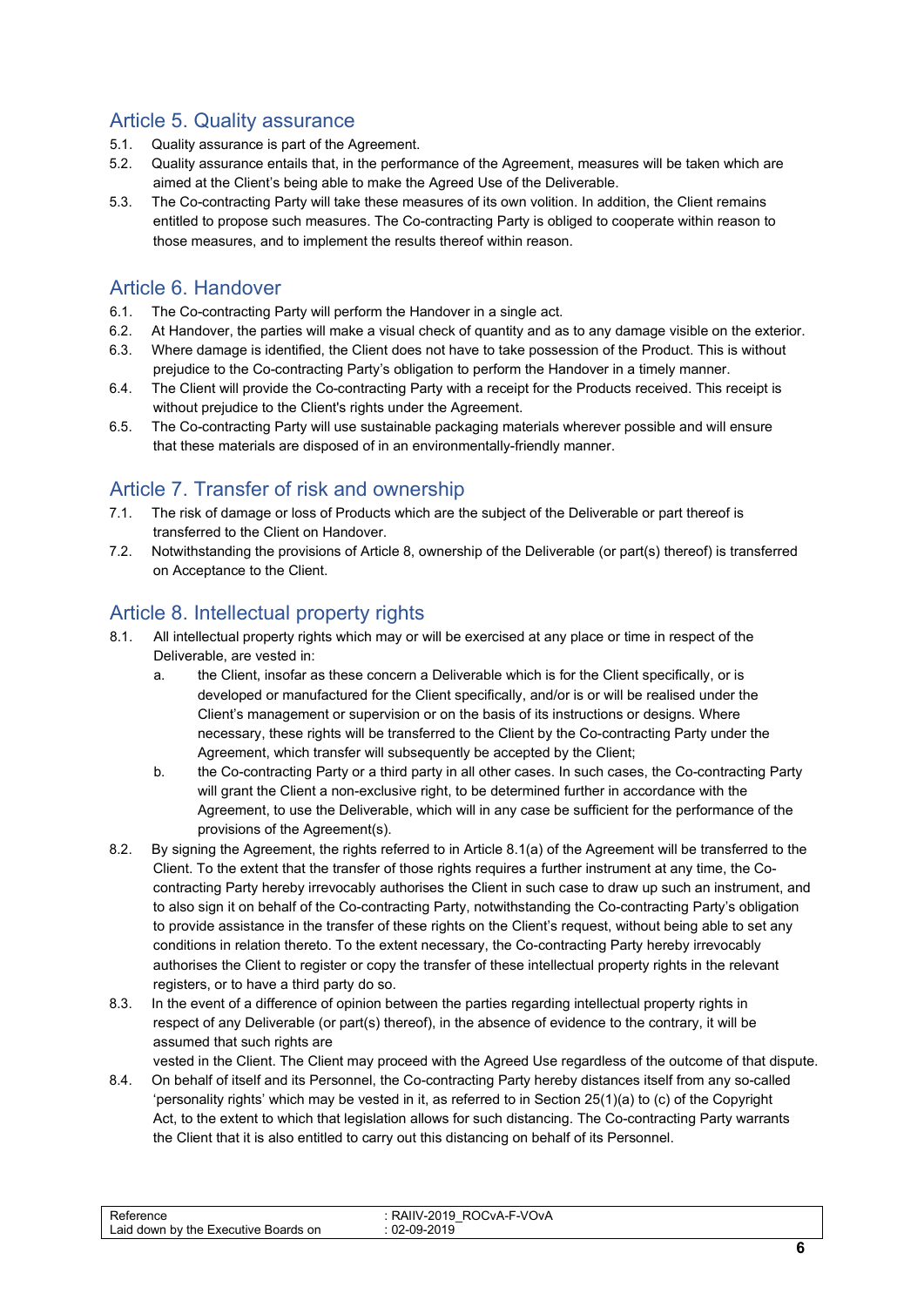- 8.5. The Co-contracting Party indemnifies the Client against third-party claims in respect of any breach of the intellectual property rights (whether alleged or concrete) of those third parties, including personality rights as defined in Section 25(1) of the Copyright Act and comparable claims in respect of knowledge, illegal competition and suchlike. On request of the Client, the Co-contracting Party will take up the defence in any legal proceedings against the Client in relation to the Deliverable which may be initiated due to breach of the intellectual property rights of any third party. In relation thereto, the Client will notify the Co-contracting Party immediately of any such proceedings, and provide the Co-contracting Party with the necessary authorisations and assistance. The Co-contracting Party also indemnifies the Client against all damage and costs which it may be ordered to compensate or pay in such proceedings, as well as against the cost of those proceedings themselves, including, but not limited to, costs in relation to legal advice sought in respect thereof.
- 8.6. In case of any alleged breach of the intellectual property rights of any third party, at its own expense, the Co-contracting Party will take all measures which may contribute to preventing the stagnation of the Client's business operations and to limiting the costs to be incurred and/or damage to be suffered by the Client as a consequence thereof.
- 8.7. Notwithstanding the provisions of Articles 8.5 and 8.6, should proceedings be brought by any third party against the Client due to breach of intellectual property rights, the Client may fully or partially terminate the Agreement extrajudicially, notwithstanding its further rights in respect of the Co-contracting Party, including but not limited to any entitlement to compensation.

#### <span id="page-6-0"></span>Article 9. Documentation

- 9.1. Documentation will be drafted in such a way that, with the assistance thereof, the Deliverable may be used, administered and maintained properly by the Client and third parties.
- 9.2. The Client may reproduce Documentation, and modify and publish it for use within its organisation, without owing any further payment for it, provided any designations and copyrights, etc. appearing thereon are preserved.

#### <span id="page-6-1"></span>Article 10. Licences

- 10.1. To the extent to which a licence is required for the performance of the Agreement pursuant to any domestic or international regulation, the Co-contracting Party is responsible for obtaining and retaining such a licence.
- 10.2. The Co-contracting Party will immediately notify the Client of everything which in its opinion is or may potentially be in contravention of the licence.

#### <span id="page-6-2"></span>Article 11. Acceptance

- 11.1. The Client is not obliged to make any payment to the Co-contracting Party prior to Acceptance having taken place. Payments made prior to Acceptance are always made under the suspensive condition of Acceptance.
- 11.2. The Client will inform the Co-contracting Party within 30 days of Delivery or Handover whether it accepts the Deliverable. It may do so by means of an explicit notification intended for that purpose, or by sending the test report referred to in Article 59.3, should the Bespoke Software be approved therein.
- 11.3. Acceptance includes the Documentation.
- 11.4. Should the Client fail to inform the Co-contracting Party whether it accepts the Deliverable within the deadline specified in Article 11.2, it will notify the Co-contracting Party thereof prior to that deadline's expiry, providing reasons and stating the term in which it will subsequently inform the Co-contracting Party of whether it accepts the Deliverable.
- 11.5. In the absence of such notification as that referred to in Article 11.2 or 11.4, and if the additional term for Acceptance referred to in Article 11.4 expires without further notice from the Client, the Deliverable is considered to have been accepted by the Client.
- 11.6. Should the Client accept the Deliverable despite the observed presence of one or more Defects, it will inform the Co-contracting Party thereof in the notification or in the test report referred to in Article 11.2. The Co-contracting Party will repair those Defects in due observance of the provisions of Article 12.5.

| erence<br>Laid down by the Executive<br>on.<br>Boards | ROCVA-F-VOVA<br><b>RAIIV-2019</b><br>$-$<br>-09-2019<br>$02 -$ |
|-------------------------------------------------------|----------------------------------------------------------------|
|-------------------------------------------------------|----------------------------------------------------------------|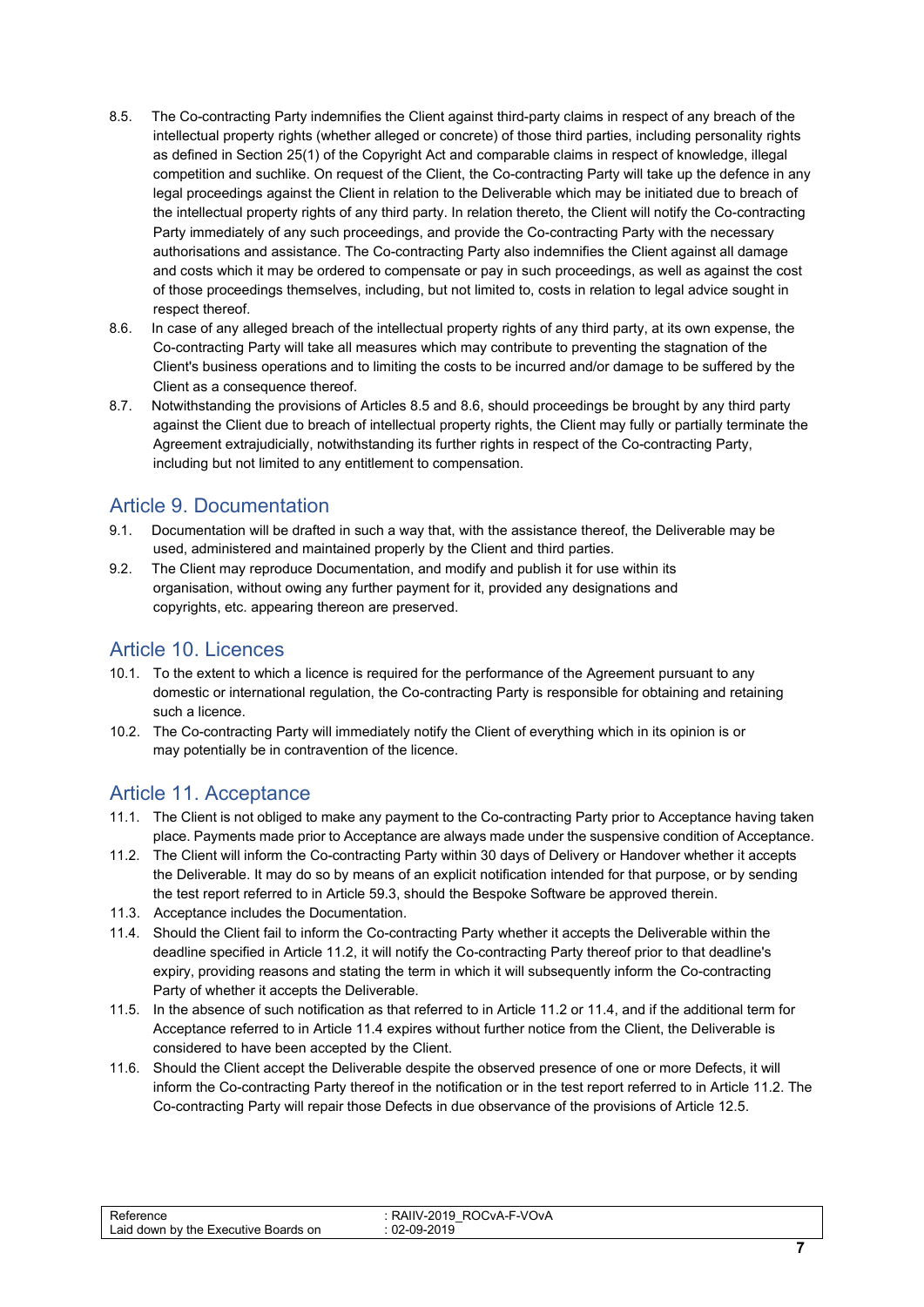### <span id="page-7-0"></span>Article 12. Warranties

- 12.1. The Co-contracting Party warrants that it will only deploy Personnel which possess the agreed skills and qualifications, or those required for the performance of the Deliverable, taking into account the character of the Deliverable to be supplied and the manner in which the Co-contracting Party has demonstrated its expertise. It also warrants that the Personnel it deploys meet the requirements that a similar service provider might expect of reasonably competent and reasonably acting colleagues in this respect.
- 12.2. The Co-contracting Party warrants that it will not put or leave Personnel at the Client's disposal that are also employed by third parties if, as a result, such Personnel may find itself subject to a conflict of interests.
- 12.3. The Co-contracting Party warrants that it will remedy Defects at its own expense for a period of twelve months following Acceptance. Should the Client wish to invoke this warranty, it will inform the Co-contracting Party hereof in writing, and in case of emergency, by telephone. The Co-contracting Party will repair Defects immediately, depending on the seriousness and nature of these. Repairs will be carried out in consultation with the Client where necessary.

Should the Co-contracting Party demonstrate that a Defect has occurred which the Client should reasonably have observed during implementation of the Acceptance Procedure, it may charge the Client for any additional costs incurred in the repair of that Defect as a consequence thereof.

- 12.4. Should the Co-contracting Party introduce a temporary solution in implementation of the warranty as referred to in Article 12.3, it will compensate any damage which the Client suffers as a result thereof. Article 26 applies mutatis mutandis.
- 12.5. In addition to Article 12.3, the Co-contracting Party warrants that, following Acceptance and at its own expense, it will promptly repair Defects which the Client has observed during the Acceptance Procedure, but which did not cause it to not proceed to Acceptance.
- 12.6. The warranty referred to in Article 12.3 does not apply if the Co-contracting Party demonstrates that a Defect has arisen as a consequence of a modification to the Deliverable made by the Client or a third party engaged by it without the Co-contracting Party's consent. The warranty also does not apply when a Defect is demonstrably the consequence of incorrect, careless or incompetent use of the Deliverable on the Client's part.
- 12.7. The Co-contracting Party warrants that it can maintain the Deliverable for 5 years from the date of Acceptance, for at least 3 years of which in the manner set out in the Special Maintenance Provisions.

#### <span id="page-7-1"></span>Article 13. Support and Maintenance

- 13.1. The Co-contracting Party will familiarise the Client and its Personnel with the use of the Deliverable on request. Should the Co-contracting Party also have been charged with implementation of the Deliverable, such support will in principle be provided by Personnel which had been involved in that.
- 13.2. The nature, extent, duration and (where applicable) costs of the support are each referred to separately in the Agreement.
- 13.3. Should the Client so desire, the Co-contracting Party will maintain the Deliverable in due observance of the provisions of Article 12.7.

#### <span id="page-7-2"></span>Article 14. Invoicing, discounts and Additional Work

- 14.1. The Co-contracting Party will invoice in the manner prescribed in the Agreement.
- 14.2. The Co-contracting Party will send invoices electronically such that these, in due observance of the specifications provided by the Client, may be received and processed electronically.
- 14.3. Any discount agreed on the Fee or penalty will be due to the Client without prejudice to its other rights or claims, including but not limited to:
	- a. any actions for performance of the agreed obligation to deliver the Deliverable;
	- b. its right to compensation and/or;
	- c. its right to termination.
- 14.4. The Client will be notified of Additional Work in writing and in a timely manner, and this Work is always invoiced separately, and will not be eligible for compensation if the Client has not consented to such.
- 14.5. The Contractor will invoice in the Dutch language within 6 months of the Deliverable's completion, or of the project's conclusion, in the manner prescribed by the Client and stating the order number issued by the Client and an accurate specification of the service provided.

Any invoice sent 6 months after the completion or conclusion does not entitle the Contractor to payment; 6 months after completion or conclusion, the Contractor's right to invoice expires.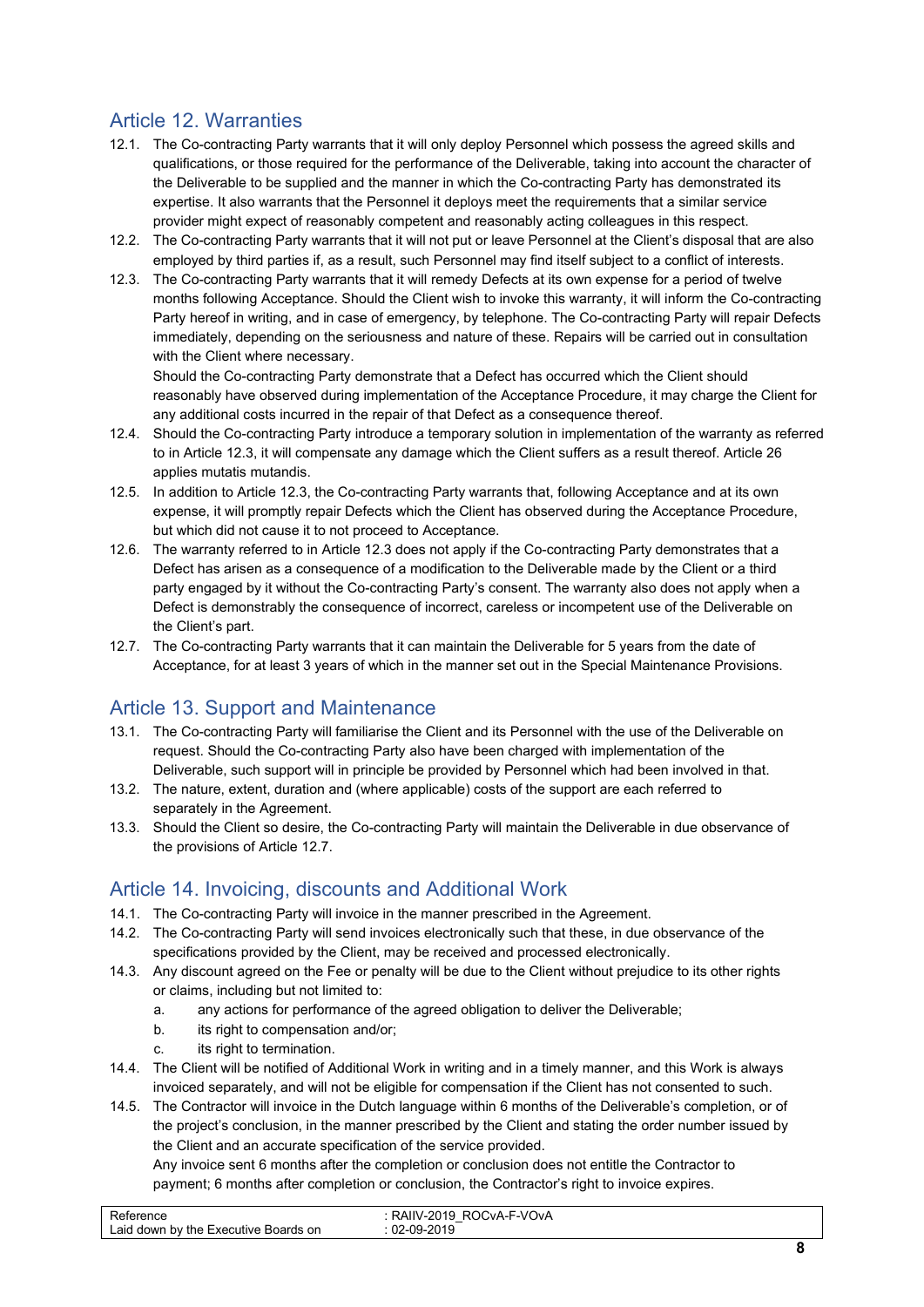#### <span id="page-8-0"></span>Article 15. Payment and auditing

- 15.1. Should the invoice satisfy the provisions of Article 14.1, the Client will pay the amounts it owes the Cocontracting Party under the Agreement within 30 days of the invoice's receipt. The 30 day term begins from the date of receipt of the invoice or, when such occurs at a later time, from the date of Acceptance.
- 15.2. Should the Client fail to pay an invoice within the term referred to in Article 15.1 without having a legally valid reason for doing so, it will owe *ipso jure* reimbursement of costs as referred to in Section 96(4) of Book 6 of the Dutch Civil Code, and the statutory interest referred to in Section 119a of Book 6 of the Dutch Civil Code on the overdue amount. The reimbursement of costs and interest payment will be paid on the Contractor's demand. Should the invoice in question fail to meet the requirements agreed, the Cocontracting Party will not be entitled to interest payment.
- 15.3. The Client may have the content of any invoice sent by the Co-contracting Party audited for correctness by an accountant that it designates to do so, such as referred to in Section 393(1) of Book 2 of the Dutch Civil Code. The Co-contracting Party will grant this accountant leave to inspect books and documents, and will provide it with any details and information it desires in doing so. The audit is confidential and will not extend further than is required in order to verify the invoice. The accountant will present their report to both parties in a timely manner. The costs of the audit will be at the Client's expense, unless it becomes evident from the accountant's investigations that the invoice is incorrect or incomplete, in which case the costs of the audit will be at the Co-contracting Party's expense.
- 15.4. The Client may suspend payment of any invoice or part thereof in respect of which the parties fail to agree for the duration of the audit. The Client will only make use of this entitlement if it has reason to doubt the accuracy of the invoice in question.
- 15.5. If any payment term is exceeded by the Client, or the Client fails to pay an invoice (either in full or in part) because it takes the view that the invoice is incorrect or the Deliverable is defective, the Co-contracting Party will waive any rights to suspend or terminate the work.
- 15.6 Without prejudice to previous or subsequent provisions, in case of attributable failure to perform, the Contractor will owe the Client an immediately payable penalty of 10% of the total value of the contract or, in case of late performance, 0.5% of the total value of the contract per day that the delay continues, notwithstanding the Client's right to compensation of further damage. All costs incurred by the Client both in and out of court in upholding its rights in case of attributable failure to perform on the part of the Contractor and/or third parties engaged by the Contractor, including but not limited to the costs of legal assistance, will be at the Contractor's expense.

#### <span id="page-8-1"></span>Article 16. Advance

- 16.1. Should, in its performance of the Agreement, the Client make any payment for a Deliverable which has not yet been accepted, it may request that the Co-contracting Party issue it with an 'call-off' credit institution guarantee prior to such payment in the value of the amount paid in advance. The Client will not be charged for the credit institution guarantee.
- 16.2. If the Deliverable is not accepted within the agreed term due to an attributable failure on the Cocontracting Party's part, the Co-contracting Party must pay the statutory interest owed on the advance for such time as the failure continues.
- 16.3. The credit institution guarantee 'on a call-off basis' will be issued by an institution widely considered to be reliable, as designated in the context of the implementing regulations under Section 37 of the Government Accounts Act 2001, in accordance with the model appended to the Agreement. Following final Acceptance, the Co-contracting Party will receive back the document in which the guarantee has been laid down.

### <span id="page-8-2"></span>Article 17. Confidentiality

17.1. The parties will not further divulge that with which they have become familiar in the course of the Agreement's implementation, and of which they understand, or might be expected to understand, the confidential nature, except to the extent to which they are obliged to do so due to a statutory provision or legal decision. The decision of an authority authorised pursuant to Article 37.1 to settle disputes if the parties have agreed to another form of dispute resolution is here considered equivalent to a legal decision.

| $-$<br>-09-2019<br>$02 - 0$<br>aid.<br>down by the I<br>Boards on<br>Executive |
|--------------------------------------------------------------------------------|
|--------------------------------------------------------------------------------|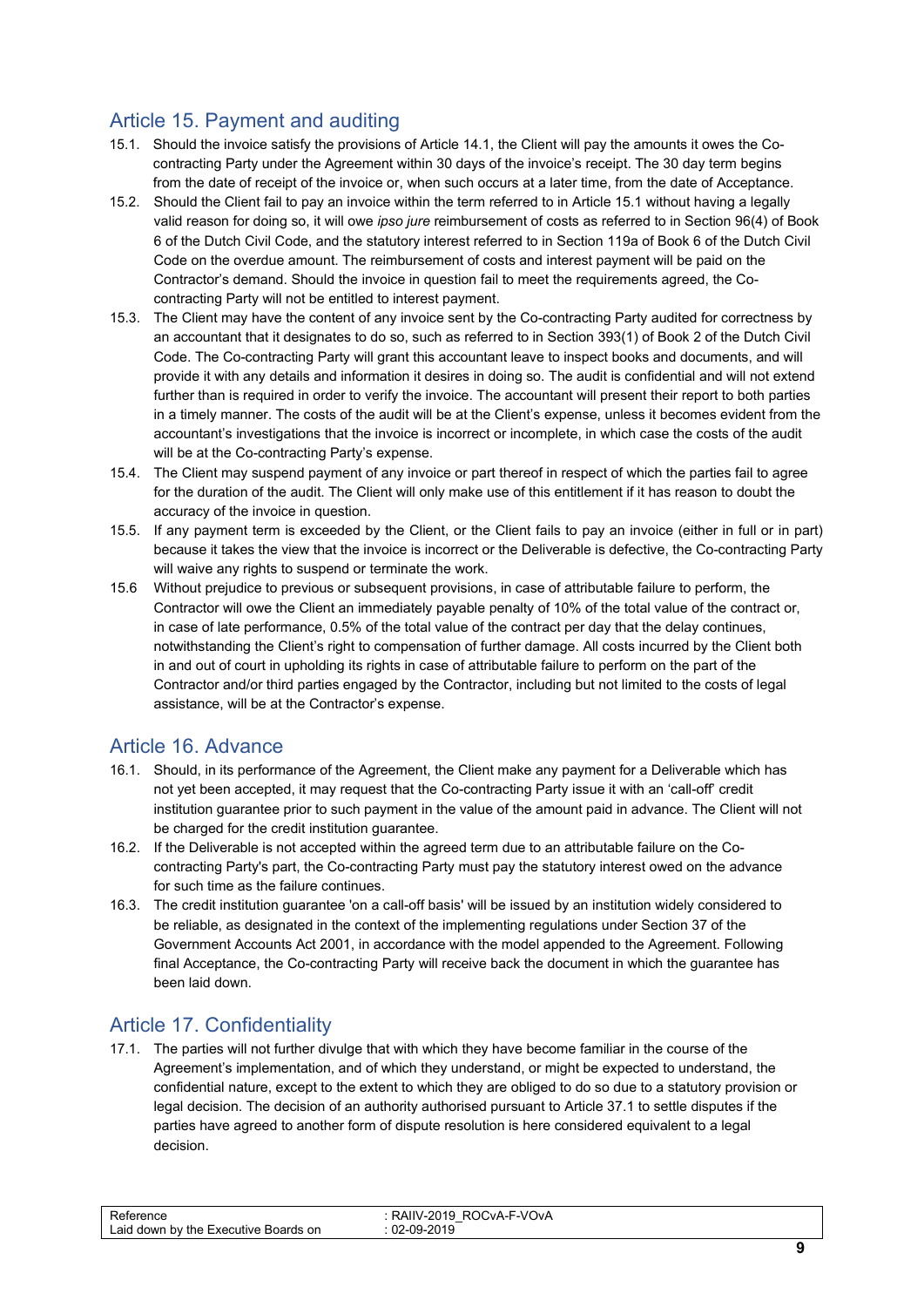- <span id="page-9-4"></span>17.2. The parties undertake to oblige their Personnel to fulfil the duty of confidentiality referred to in Article 17.1.
- 17.3. On the Client's request, the Co-contracting Party will assist with the supervision by or on behalf of the Client of the safekeeping and use of confidential information by the Co-contracting Party.
- 17.4. The Co-contracting Party will put all information it has in the context of the performance of the Agreement, including any copies made thereof, at the disposal of the Client on the latter's request.
- 17.5. Any party which breaches the duty of confidentiality referred to in Article 17.1 must pay the other party an immediately payable penalty of € 50,000 per breach.

#### <span id="page-9-0"></span>Article 18. Processing of personal data

- 18.1. To the extent to which the Co-contracting Party processes the Client's personal data in the context of the performance of the Agreement as a processor as defined in the General Data Protection Regulation, the Co-contracting Party warrants the application of appropriate technical and organisational measures, such that the processing meets the requirements of the General Data Protection Regulation and the protection of the data subjects is guaranteed. The Co-contracting Party will only process personal data on the orders and based on the written instructions of the Client, subject to statutory provisions to the contrary.
- 18.2. The parties will make provision for the processing of personal data by the Co-contracting Party for the benefit of the Client through the Processing Agreement derived from the version drawn up by the Netherlands Association of Senior Secondary Vocational Schools [*MBO Raad*].

#### <span id="page-9-1"></span>Article 19. Security procedures and house rules

- 19.1. If the Deliverable is to be implemented at the Client's site(s), the Co-contracting Party will oblige its Personnel to observe the security procedures and house rules specified by the Client.
- 19.2. The Client may demand that certificates of good conduct pertaining to the Co-contracting Party's Personnel be submitted to the Client no less than three Working Days prior to commencement of the work.
- 19.3. The Client may subject Personnel of the Co-contracting Party which have been or will be engaged to implement the Agreement to a security screening in accordance with the Client's customary rules. The Cocontracting Party will offer its fullest assistance in any such screening. On the basis of the results thereof, the Client may refuse to accept that any given member of personnel concerned be engaged in the performance of the Agreement.
- 19.4. The Co-contracting Party will notify the Client's Contact Person in a timely manner of the arrival of its Personnel at any Client site. On the Client's request, the Co-contracting Party will ensure that its Personnel are able to provide proof of identity and evidence that they are employed by or on behalf of the Cocontracting Party. The Client may refuse access to any of its sites to anyone.
- 19.5. If a person who was or is a member of the Co-contracting Party's Personnel and who visits the Client's sites in that capacity is for any reason whatsoever no longer employed by the Co-contracting Party or is for any reason whatsoever to have their employment with the Co-contracting Party terminated, the Co-contracting Party will inform the Client's contact person thereof immediately.

#### <span id="page-9-2"></span>Article 20. Working conditions

- 20.1. Insofar as work is carried out at the Client's site(s), the Client will ensure a satisfactory and safe workplace.
- 20.2. The Co-contracting Party will ensure that its Personnel are familiarised in a timely manner with the regulations the Client has in place concerning working conditions, and will notify the Client in a timely manner when it encounters circumstances which appear to the Co-contracting Party to breach those regulations (or have the potential to do so).

#### <span id="page-9-3"></span>Article 21. Reference in publications and/or advertisements

The Co-contracting Party will not make any reference, either explicit or implicit, to the Deliverable in publications (including press releases) or advertisements, and will not use the Client's name as a reference, without the Client's consent.

| D.<br>ence<br>Laid<br>erds on<br>down<br>, Executive<br>' the<br>hv<br>-Boar | -VOvA-<br>`VA-F<br>. .<br>11111<br>0.10<br>$\sim$<br>$\sim$<br>в.<br>____ |      |
|------------------------------------------------------------------------------|---------------------------------------------------------------------------|------|
|                                                                              |                                                                           | $ -$ |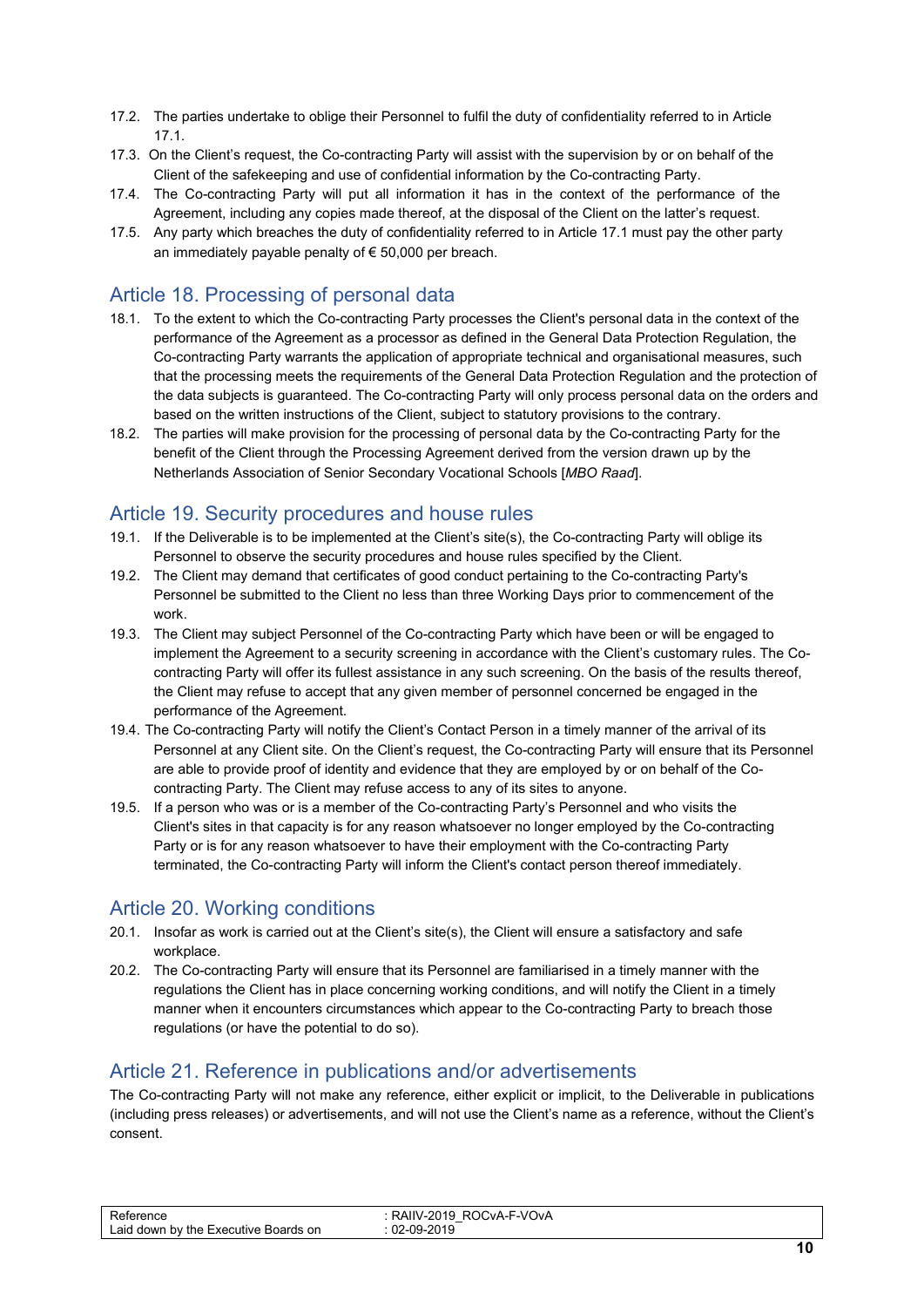### Article 22. Replacement of Co-contracting Party's Personnel

- 22.1. The Co-contracting Party will only replace Personnel with the Client's prior consent. The Client will not refuse its consent unreasonably, and may attach conditions thereto.
- 22.2. The Client may demand replacement of Personnel if it no longer considers their deployment desirable for personal reasons.
- 22.3. In case of replacement of Personnel, the Co-contracting Party will not charge the Client for any costs incurred in relation thereto, unless the Co-contracting Party demonstrates that the request for replacement had no reasonable grounds.
- 22.4. In case of replacement of Personnel, the Co-contracting Party will provide Personnel at the same rate, which are at least equivalent to the Personnel originally deployed in terms of expertise, training and experience, or which satisfy that agreed in respect thereof.

#### <span id="page-10-0"></span>Article 23. Sub-contracting

- 23.1. When performing the Agreement, the Co-contracting Party may only make use of the services of third parties with the Client's prior written consent. This consent, to which further conditions may be attached by the Client, will not be refused on unreasonable grounds.
- 23.2. The Client's consent is without prejudice to the Co-contracting Party's own responsibility and liability to performance of the obligations which it is under pursuant to the Agreement, and those it is under as an employer, pursuant to tax, health insurance and social insurance legislation.

#### <span id="page-10-1"></span>Article 24. Transfer of rights and obligations

- 24.1. Neither party will transfer rights and obligations arising from the Agreement to any third party without the other party's consent. This consent, to which conditions may be attached, will not be refused on unreasonable grounds.
- 24.2. The first paragraph does not apply in respect of the establishment of limited rights, such as that of pledge.

#### <span id="page-10-2"></span>Article 25. Imminent delay

- 25.1. Should delay in the implementation of the Deliverable be imminent, the Co-contracting Party will inform the Client thereof immediately in writing, stating the cause and consequences thereof. The Cocontracting Party will also propose measures to the Client to prevent any further delays.
- 25.2. The Client will notify the Co-contracting Party as quickly as possible following receipt of the notification referred to in Article 25.1 as to whether or not it agrees to the proposed measures. Such agreement does not mean that the Client acknowledges the cause of the imminent delay and is without prejudice to its rights in respect of the Co-contracting Party.

#### <span id="page-10-3"></span>Article 26. Liability

- 26.1. Should a party fail in the performance of an obligation that has been agreed upon, the other party may give it notice of default, whereby the party in breach will be allowed a further reasonable term in which to perform. Should the breach continue, then the party in breach will be considered to be in default. Notice of default will not be required if a Final Deadline applies to the performance, or where it must be concluded from a notification or the other party's stance that that party will fail to meet its obligation. The party which attributably fails to meet any of its obligations is liable towards the other party for the damage it has suffered and/or has yet to suffer as a consequence.
- 26.2. Unless otherwise agreed, the liability for personal injury and property damage and damage arising therefrom referred to in Article 26.1 is limited to the following:

| rence<br>∟aid<br>I down by the<br>Boards on<br>Executive | ™-VOvA<br>$\overline{\mathbf{z}}$<br>.vA<br>$\mathcal{M}$<br>RAIIV<br>-<br><b>ZUTY</b><br>. v - .<br>0010<br>.na.<br>ΩΩ<br>__ |     |
|----------------------------------------------------------|-------------------------------------------------------------------------------------------------------------------------------|-----|
|                                                          |                                                                                                                               | - - |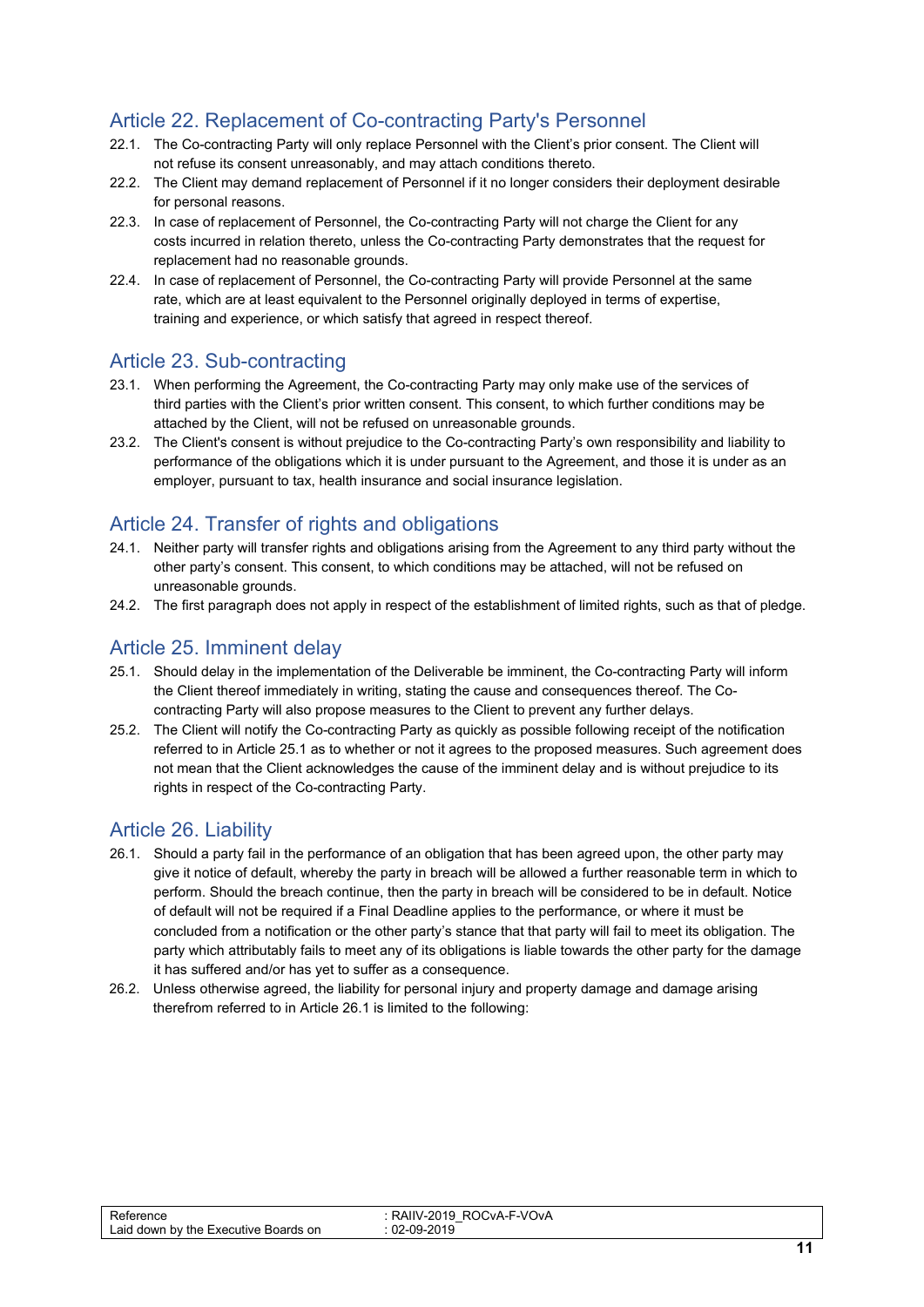| Total value of the<br>agreement (entire<br>duration) | <b>Liability per event</b> | Maximum liability (per contract year or<br>part of a year that the Agreement is in<br>effect.) |
|------------------------------------------------------|----------------------------|------------------------------------------------------------------------------------------------|
| $\leq$ $\leq$ 50.000                                 | € 150,000                  | € 300,000                                                                                      |
| $> € 50,000$ but                                     | € 300,000                  | Max. € 500,000                                                                                 |
| $= 6 100.000$                                        |                            |                                                                                                |
| $> € 100.000$ but                                    | € 500.000                  | € 1.000.000                                                                                    |
| $= 6 150.000$                                        |                            |                                                                                                |
| $> € 150,000$ but                                    | € 1.500.000                | € 3,000,000                                                                                    |
| $\leq$ $\in$ 500,000                                 |                            |                                                                                                |
| > € 500.000                                          | € 3,000,000                | € 5,000,000                                                                                    |

Connected events are deemed a single event.

- <span id="page-11-2"></span>26.3. The limitations of liability referred to in Articles 26.2 and 26.3 cease to apply:
	- a. in case of third-party claims to compensation as a consequence of death or injury and/or;
	- b. if wilful misconduct or gross negligence on the part of the other party or its Personnel has occurred and/or;
	- c. in case of breach of intellectual property rights as referred to in Article 8;
	- d. in case of an agreement concluded between the Parties on the basis of Article 18(2): in respect of claims to compensation, including but not limited to the fines imposed by the supervisory authority, in connection with failure to perform that agreement.
- 26.4. All obligations, including those pursuant to tax, health insurance and social insurance legislation, concerning the Co-contracting Party's Personnel, are chargeable to the Co-contracting Party. The Cocontracting Party indemnifies the Client against any liability in relation thereto.

#### <span id="page-11-0"></span>Article 27. Force majeure

- 27.1. A failure in the performance of the Agreement which may not be attributed to either party nor is attributable to either of them according to the law, any legal act or generally accepted standards, results in force majeure.
- 27.2. Force majeure on the part of the Co-contracting Party does not include: lack of personnel, strikes, illness of Personnel, late delivery or unsuitability of goods required to implement the Deliverable or liquidity or solvency problems.
- 27.3. Should the Co-contracting Party be able to claim any advantage in respect of a failure such as referred to in Article 27.1 that it would not have enjoyed in case of proper performance, the Co-contracting Party will compensate the damage suffered by the Client as a consequence of the failure up to a maximum of the value of the advantage referred to in the previous sentence. The provisions of Articles 2 and 3 of Article 26 will then apply.

#### <span id="page-11-1"></span>Article 28. Defects in functioning with other software or equipment

- 28.1. On the Client's request, the Co-contracting Party will participate in consultation with other co-contracting parties and/or suppliers to the Client designated by the Client, if at any time it becomes apparent that the Deliverable does not function properly in conjunction with other software and/or products used or as yet to be used by the Client.
- 28.2. The consultation referred to in Article 28.1 is aimed at discovering the cause of the failure to function adequately in conjunction and, if possible, finding a solution for this. Any reasonable costs associated with the consultation and the working out of a solution are at the Client's expense, unless the failure to function adequately transpires to be attributable to the Co-contracting Party.

| $\overline{\phantom{0}}$<br>arence<br>∟aid<br>Executive<br>or<br>down by<br>the<br>Boards | F-VOvA<br>$\cdot$ $\cdot$<br>NД.<br>RO K<br>-2014<br>137113<br>∼<br>.na<br>. .<br>____ |      |
|-------------------------------------------------------------------------------------------|----------------------------------------------------------------------------------------|------|
|                                                                                           |                                                                                        | $ -$ |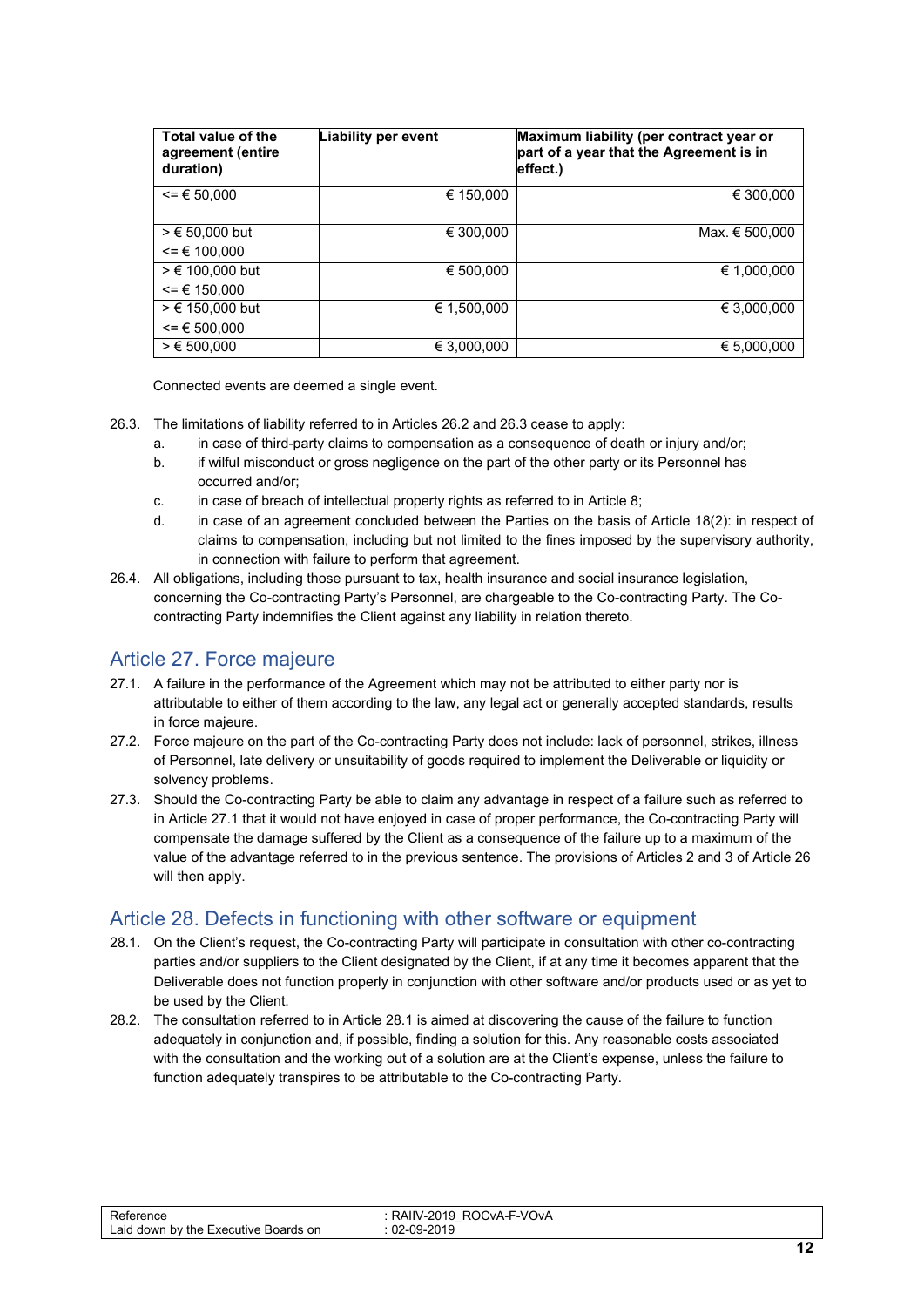#### Article 29. Insurance

- 29.1. The Co-contracting Party has insured itself in accordance with appropriate and generally accepted standards and as such will remain insured against third-party liability.
- 29.2. The third-party liability insurance offers cover for at least the amounts referred to in Article 26.2.
- 29.3. The Co-contracting Party will hand over proof of premium payment to the Client immediately on request, in which the Co-contracting Party, except if a statutory obligation to the contrary exists, provides notice of previous claims under the same policy in the current policy year.
- 29.4 The Co-contracting Party will not cancel any insurance as referred to in Article 29.1 for the duration of the Agreement without the Client's prior consent. Neither will the Co-contracting Party modify of its own accord and to the disadvantage of the Client the conditions under which this insurance was taken out.
- 29.5 The Contractor is permitted to hand over a certified corporate guarantee instead of the policy referred to in Article 29.3.

#### <span id="page-12-0"></span>Article 30. Termination by notice or otherwise

- 30.1. Notwithstanding that laid down elsewhere in the Agreement, each of the parties may terminate the Agreement extrajudicially either fully or partially by means of registered letter, if the other party is in default or performance is permanently or temporarily impossible.
- 30.2. In case of force majeure, the parties will not proceed to termination before a term of 15 Working Days from the commencement of the breach has expired.
- 30.3. Without prior warning or notice of default, the Client may immediately terminate the Agreement extrajudicially by means of registered letter, if the Co-contracting Party applies for a suspension of payment (provisional or otherwise), the Co-contracting Party files a winding-up petition or is declared to be in liquidation, the Co-contracting Party's business is dissolved, the Co-contracting Party discontinues its business, a drastic change in the control over the Co-contracting Party's business activities may be said to have occurred, attachment is levied on a sizeable portion of the Co-contracting Party's assets or the Cocontracting Party may for some other reason no longer be considered capable of meetings its obligations under the Agreement. This entitlement also applies if grounds for exclusion in respect of the Cocontracting Party such as those referred to in Section 2.86 of the Public Procurement Act occur during the term of the Agreement's validity.
- 30.4. The Client may also terminate the Agreement in the manner indicated in Article 30.3 if it has good reason to assume that the courts will set aside the contract in response to an action to that effect on the basis of part 4.3.1. of the Public Procurement Act 2012.

The Co-contracting Party will then still have a claim to compensation for costs reasonably incurred in the performance of the Agreement and obligations already reasonably undertaken for the future in relation thereto. However, should the Client demonstrate that the unlawfulness is attributable (even in part) to the Cocontracting Party, the Co-contracting Party will not receive any compensation.

- 30.5. Should the Client have concluded two or more related Agreements with the Co-contracting Party, the Client may, in the cases referred to in Articles 30.1 and 30.3, also terminate the other Agreement(s) in the manner indicated. The type of relatedness referred to above must be apparent from the corresponding Agreements.
- 30.6. Notwithstanding that stipulated in the Agreement and that elsewhere in the Conditions, the Client may terminate an Agreement by means of registered letter, potentially with immediate effect. In such case, settlement between the Client and the Co-contracting Party will take place on the basis of the provisions of Articles 30.7 to 30.9. This manner of settlement may never result in the Client owing the Co-contracting Party more in relation to this termination than the Fee or the as yet to be paid portion thereof. The Client is not obliged to compensate the Contractor in any other way for the consequences of the termination of the Contract than in the way provided for in paragraphs 7 to 9 of this article.
- 30.7. In case of early termination of Contracts of a one-off character or fixed term of validity in which the liability to pay the Fee is dependent on performance or the expiry of such term, the Contractor is entitled to a reasonably determined portion of the Fee if the Client terminates any Contract under the provisions of Article 30.6. The factors taken into account in the determination hereof include the work already performed by the Contractor, the advantage enjoyed by the Client as a consequence of this, and the grounds on which the Contract has been terminated.

| -<br>arence<br>∟aid<br>or<br>l down by the<br>Boards.<br>Executive<br>$\overline{\phantom{a}}$ | <b>E-VOVA</b><br>$\cdot$ . $\Lambda$<br><b>IVAIL</b><br>ּ<br>02<br>.na<br>____ |      |
|------------------------------------------------------------------------------------------------|--------------------------------------------------------------------------------|------|
|                                                                                                |                                                                                | $ -$ |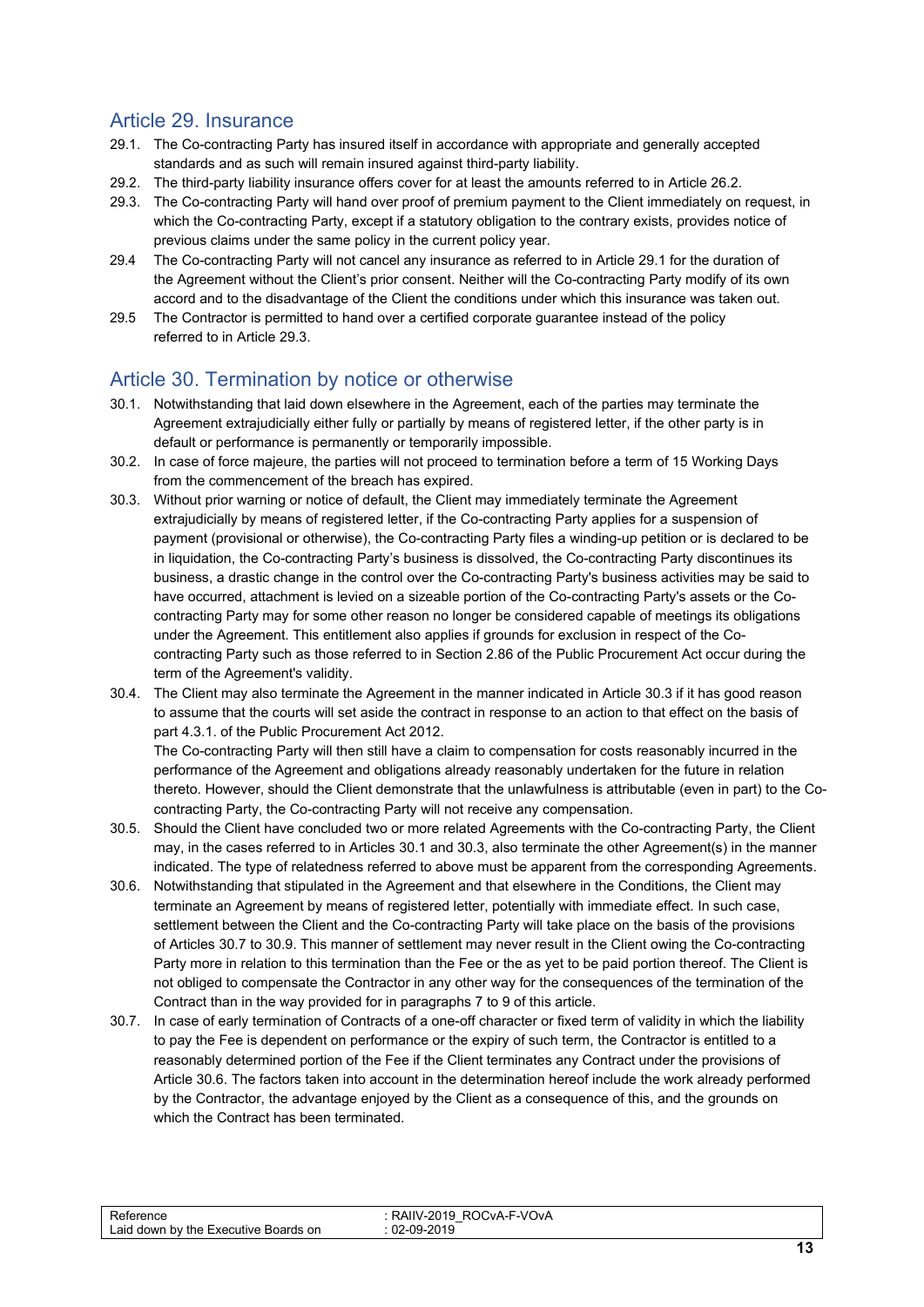The Contractor is only entitled to the Fee (in its entirety or otherwise) if the Contract's termination is attributable to the Client and the payment of the entire Fee, when all of the circumstances of the case are taken into consideration, is deemed reasonable. The savings for the Contractor arising from the premature termination will be deducted from the Fee amount.

- 30.8. In case of early termination of other Agreements based on the provisions of Article 30.6, settlement between the Client and the Co-contracting Party will take place based on (a) that part of the Fee which concerns the part of the Deliverable which the Co-contracting Party has already implemented in the performance of the Agreement at the time of the termination, (b) other obligations which the Cocontracting Party has already entered into in the performance of the Agreement insofar as these cannot be limited and (c) loss of profits to the extent to which such loss does not comprise part of the costs referred to at (a) and (b).
- 30.9. Should any Agreement consist of both a Contract and other Deliverables, the provisions of Articles 30.7 and 30.8 will apply to the parts of the Agreement in question.

#### <span id="page-13-0"></span>Article 31. Retention of right to demand performance

The failure by one of the parties to demand the performance of any provision of the Agreement within a term referred to in the Agreement will not affect the right to demand such performance thereafter, unless the party in question has agreed to the non-performance expressly in writing.

#### <span id="page-13-1"></span>Article 32. Exit clause

- 32.1. Should the Agreement end (or end early) for any reason whatsoever, immediately on the Client's request, the Co-contracting Party will do whatever is reasonably required to ensure that a new Co-contracting Party or Client may take on the performance of the Agreement itself without hindrances, and/or may implement a similar Deliverable for the Client. The Co-contracting Party will also immediately return to the Client all of the documents, books, records and other property (including data and information carriers) put at its disposal by the Client.
- 32.2. Other than in case of the termination of the Agreement pursuant to the provisions of Articles 30.1 or 30.3, the Co-contracting Party provides the services referred to in Article 32.1 at the rates and under the conditions specified in the Agreement or, in the absence thereof, at the rates generally charged by the Cocontracting Party and conditions to be further agreed. The services referred to in Article 32.1 will be provided free of charge if the Co-contracting Party has failed imputably, including the situation referred to in the last sentence of Article 30.4.

#### <span id="page-13-2"></span>Article 33. Bribery and conflict of interests

- 33.1. The parties will offer neither each other nor third parties nor ask for, accept or receive from each other or third parties - any gift, reward, compensation or advantage (of any other kind whatsoever), that might be interpreted as being an illegal practice. The Client may terminate the Agreement fully or partially on identifying any such practice.
- 33.2. Should it become evident that any Personnel of the Client occupies an additional position with the Cocontracting Party (whether paid or not), or occupied such a position at the time of the negotiations towards the formation of the Agreement, without the Client having been informed thereof by the Co-contracting Party prior to the conclusion of the Agreement, the Client may terminate the Agreement without notice of default and with immediate effect extrajudicially, without being obliged to payment of any compensation, and without prejudice to any entitlement of the Client to compensation.

#### <span id="page-13-3"></span>Article 34. Continuing obligations

Termination of the Agreement does not release the parties from obligations under it which continue by their nature. These obligations include in any case: indemnification against breach of intellectual property rights, warranties, liability, confidentiality, disputes and applicable law.

#### <span id="page-13-4"></span>Article 35. Subsequent assignment

The Co-contracting Party may not derive any rights from the Agreement to obtain a subsequent assignment.

| D.<br>encu<br>Laid<br>ards on<br>down<br>' the<br>. Executive<br>hv<br>Roor | CvA-F-VOvA<br>$\mathbf{r}$<br>м<br>. I U<br>$M_{\rm H}$<br>∠∪<br>$\sim$<br>$-$<br>0010<br>$\mathsf{A}^{\mathsf{C}}$ |                                    |
|-----------------------------------------------------------------------------|---------------------------------------------------------------------------------------------------------------------|------------------------------------|
|                                                                             |                                                                                                                     | the property of the control of the |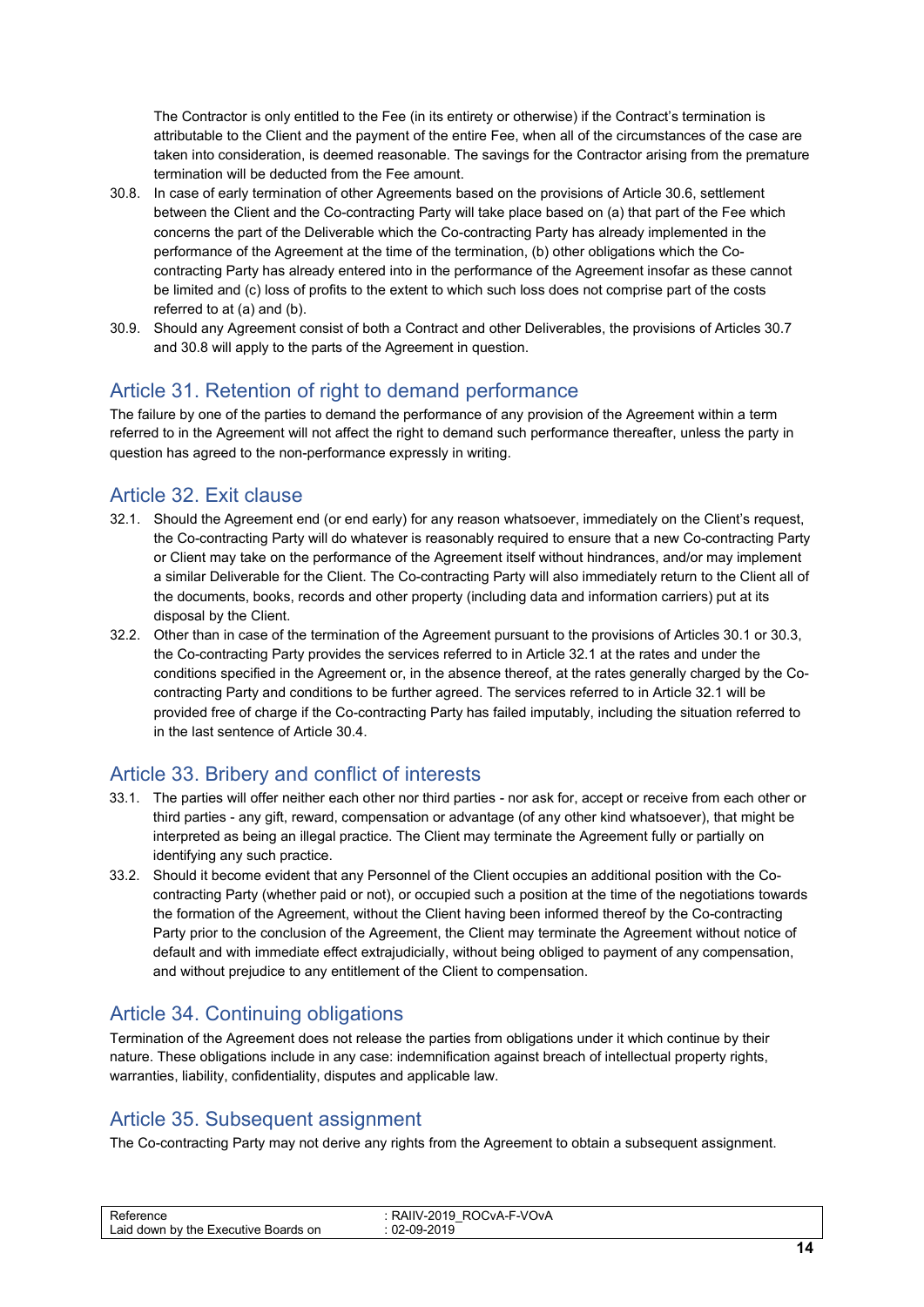#### <span id="page-14-0"></span>Article 36. Void and voided provisions

Should one or more provisions of the Agreement prove null and void or be set aside by the courts, the other provisions of the Agreement remain in full force to the greatest possible extent. The parties will consult one another concerning the null and void and voided provisions, with a view to coming to an alternative arrangement if possible. The aim and purpose of the Agreement will not be affected in the process.

#### <span id="page-14-1"></span>Article 37. Disputes and applicable law

- 37.1. Every dispute between the parties in respect of the Agreement will be submitted exclusively to the competent court in the district of Amsterdam, unless the parties agree to another form of dispute resolution instead.
- 37.2. Dutch law will apply to the Agreement, to the express exclusion of the rules of private international law, including the Vienna Convention on Contracts for the International Sale of Goods.

| ⊀eference<br>Laid down by the $\Gamma$<br>Boards on<br>Executive | CvA-F-VOvA<br>RAIIV<br>/-2019<br>ROC<br>—<br>-2019<br>_∩Q. |     |
|------------------------------------------------------------------|------------------------------------------------------------|-----|
|                                                                  |                                                            | . . |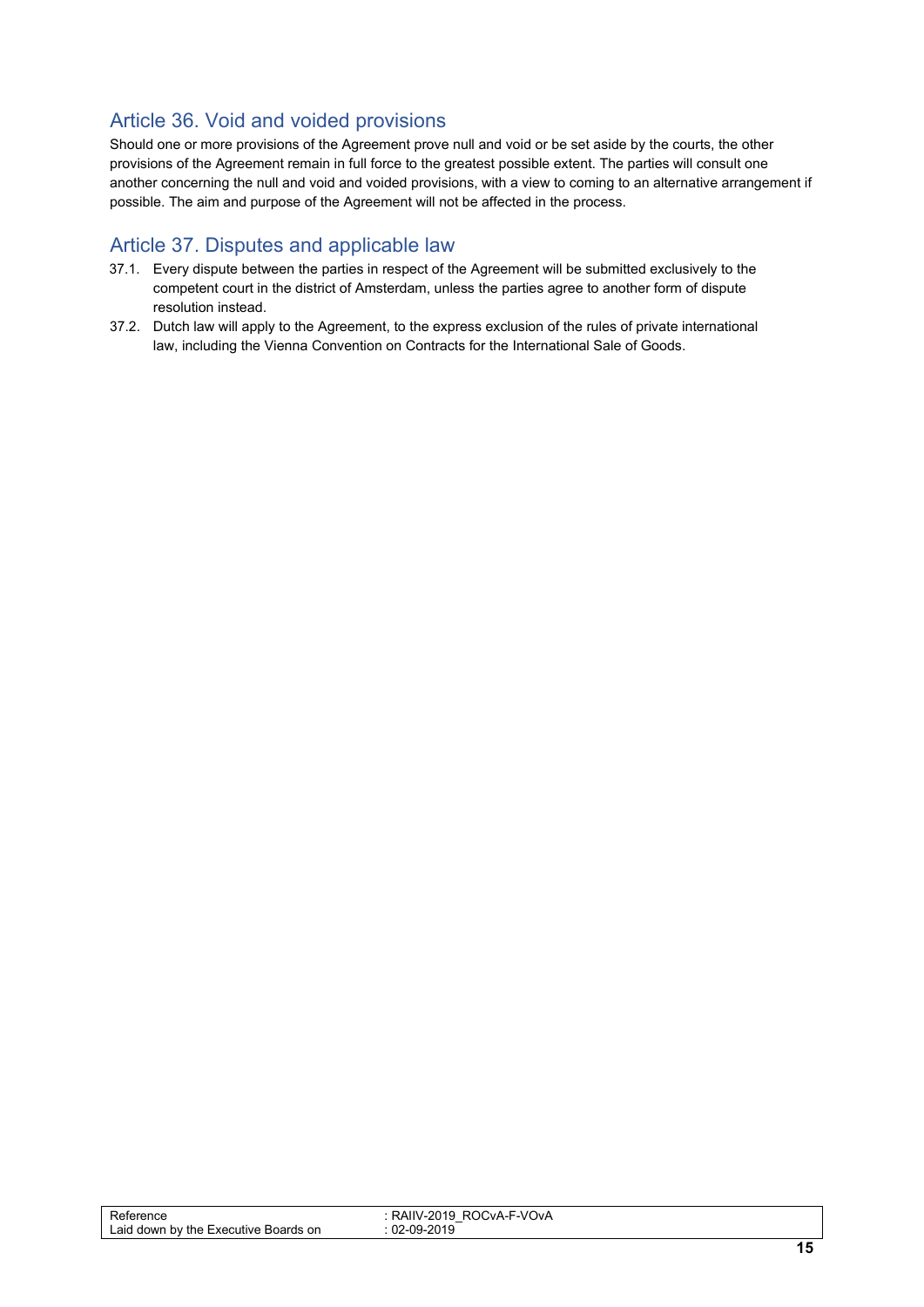# <span id="page-15-0"></span>SPECIAL PURCHASING PROVISIONS

These provisions apply to the purchase of IT Products (hereinafter to be referred to as Products) such as computers, laptops and servers, always in conjunction with the General Provisions of the RAIIV-2019.

#### <span id="page-15-1"></span>Article 38. Installation

- 38.1. Should the nature and/or extent of the Deliverable give cause for such, the Supplier may inspect the site of Installation of the Product prior to the Handover.
- 38.2. Should the Supplier find the Installation site unsuitable, it will notify the Client of this as quickly as possible. Subsequently, the Client and the Supplier will determine an appropriate site in joint consultation.

#### <span id="page-15-2"></span>Article 39. Warranties

In addition to Article 12, the Supplier warrants that:

- a. at Handover, the Product will be composed of new parts;
- b. at the time of Handover, the Product will be fully owned by it, no retention of title, limited right or third-party attachment will be vested in it, and it will be free of other charges and encumbrances.

#### <span id="page-15-3"></span>Article 40. Special obligation to provide information

The Supplier will inform the Client of its own accord over a period of at least 3 years following the conclusion of the Agreement of possibilities to improve the Product's functioning.

#### <span id="page-15-4"></span>Article 41. Product Modifications

Should a Product's manufacturer prescribe a modification thereof, the Supplier will ensure that such modification will be carried out as quickly as possible and free of charge by the Supplier itself or by the Product's manufacturer.

| D.<br>ence<br>Laid<br>Boards on<br>down<br>by the<br>. Executive | ™VOvA<br>$\cdot$ $\sim$<br>.<br>$\cdot$ $\cdot$<br>N<br>$\sim$<br>.<br>∼<br>$\overline{\phantom{0}}$<br>ne,<br>na.<br>. .<br>___ |      |
|------------------------------------------------------------------|----------------------------------------------------------------------------------------------------------------------------------|------|
|                                                                  |                                                                                                                                  | $ -$ |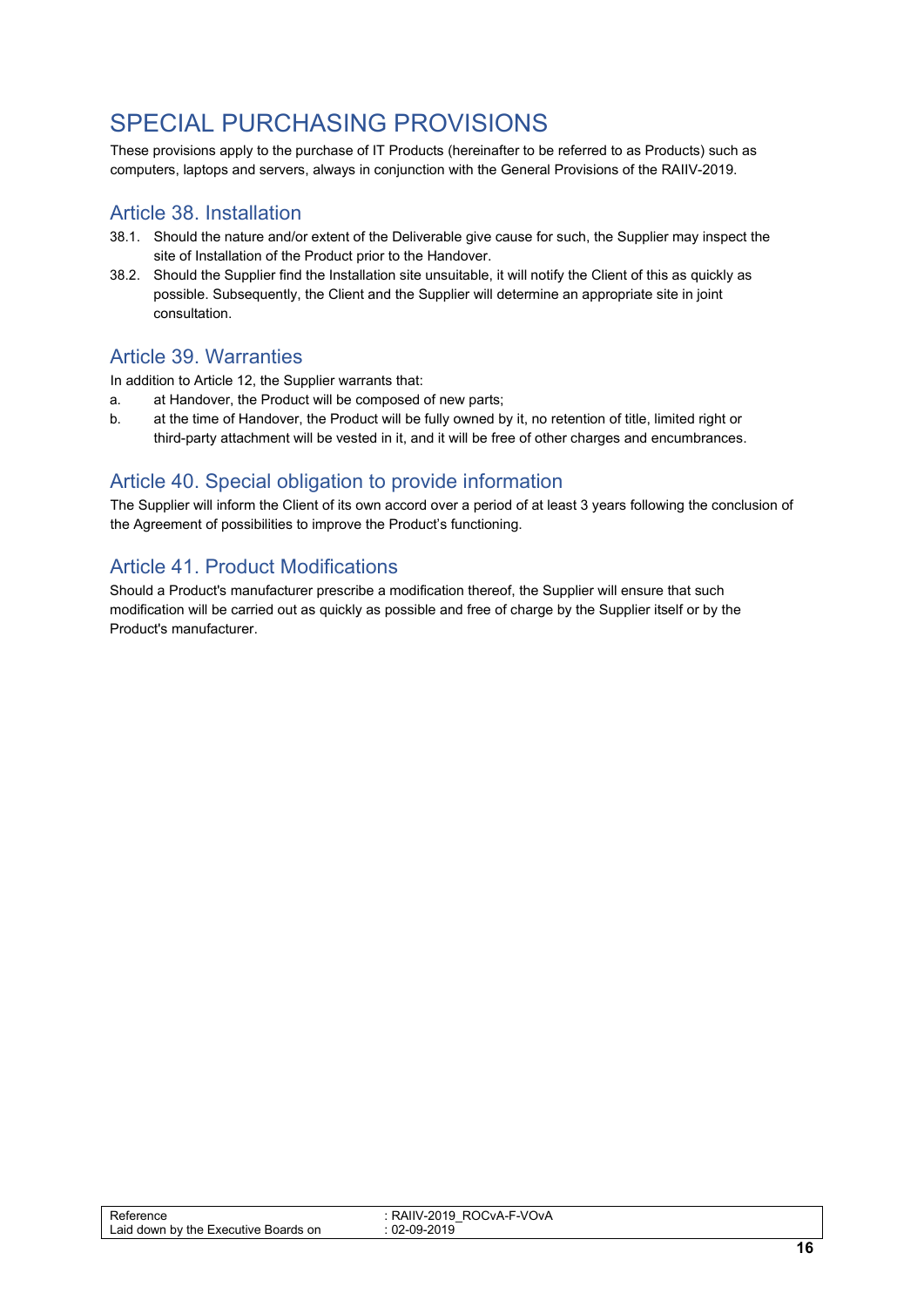# <span id="page-16-0"></span>SPECIAL PROVISIONS ON USAGE RIGHTS

Should the Client obtain Usage Rights, the provisions of this special part will always apply in conjunction with the General Provisions of the RAIIV-2019.

#### <span id="page-16-1"></span>Article 42. Additional definitions

In this special part of the RAIIV-2019, in addition to Article 1, where the following terms are capitalised, they will be defined as follows:

- 42.1. Escrow: the deposition of the Source Code (or a copy thereof) with an independent third party until the Client can use this on its own (or have a third party use it on the Client's authority), in the fulfilment of one or more provisions of the Escrow Agreement, in order to fix bugs and to otherwise maintain and administer the Standard Software.
- 42.2. Installation Copy: a data carrier containing the Standard Software for which the Usage Right has been granted.
- 42.3. Rightholder: that person in whom the intellectual property right to the Standard Software is vested.

#### <span id="page-16-2"></span>Article 43. Nature and content of the Usage Right

- 43.1. In due observance of the Conditions, the Supplier will grant the Client a perpetual and irrevocable Usage Right to the Standard Software, as well as to New Versions, if the Client is entitled to receive these. The Usage Right does not include transfer by the Supplier to the Client of patent rights, copyrights or trademark rights to the Standard Software in question.
- 43.2. The Usage Right will in any case include, without the Client owing any additional payment for these:
	- a. the right to use all functionalities of the Standard Software to which the Client has access, even if this is not stated in the Documentation;
	- b. the right to produce copies of the Standard Software, and to save and regularly test it, and keep it in 'hot standby' format in case of emergency;
	- c. the right to use the Standard Software for testing and development purposes;
	- d. the right to use the Standard Software without any limitation or restriction in respect of location, equipment, duration or otherwise, including its use by third parties on behalf of the Client.
- 43.3. The Client may produce copies of the Standard Software and use these as often as it deems necessary for its business operations. Should it decide to do so, and subsequently owes the Supplier an additional payment as a result, it will inform the Supplier hereof promptly. The Client will not remove any designations of ownership rights or copyrights when reproducing the Standard Software.
- 43.4. Until the moment of Acceptance of the Standard Software, the Client will obtain from the Supplier a nonexclusive right to the use thereof for installation and testing purposes.
- 43.5. Should the Supplier only repair Defects in the Standard Software by means of releasing Patches or Improved Versions, even if it has not agreed any Maintenance with the Supplier, the Client will be entitled to the receipt and use thereof free of charge for the duration of the warranty period referred to in Article 12.3.

#### <span id="page-16-3"></span>Article 44. Warranties

In addition to Article 12, the Supplier warrants that:

- a. the Standard Software does not contain any technical features, functions or other peculiar elements which may at any time obstruct the Agreed Use, whether temporarily or otherwise;
- b. Should it not be the Rightholder to the Standard Software, it is authorised by the Rightholder to provide these Usage Rights to third parties on its behalf. The Supplier will provide the Client with a copy of this authorisation on request.

| -<br>rence<br>∟aid<br>on<br>down<br><b>Boards</b><br>by the<br>Executive | CvA-F-VOvA<br>.<br>-19<br>N<br>יוור<br>-2 U<br>.<br>ne,<br>റവ<br>____ |      |
|--------------------------------------------------------------------------|-----------------------------------------------------------------------|------|
|                                                                          |                                                                       | $ -$ |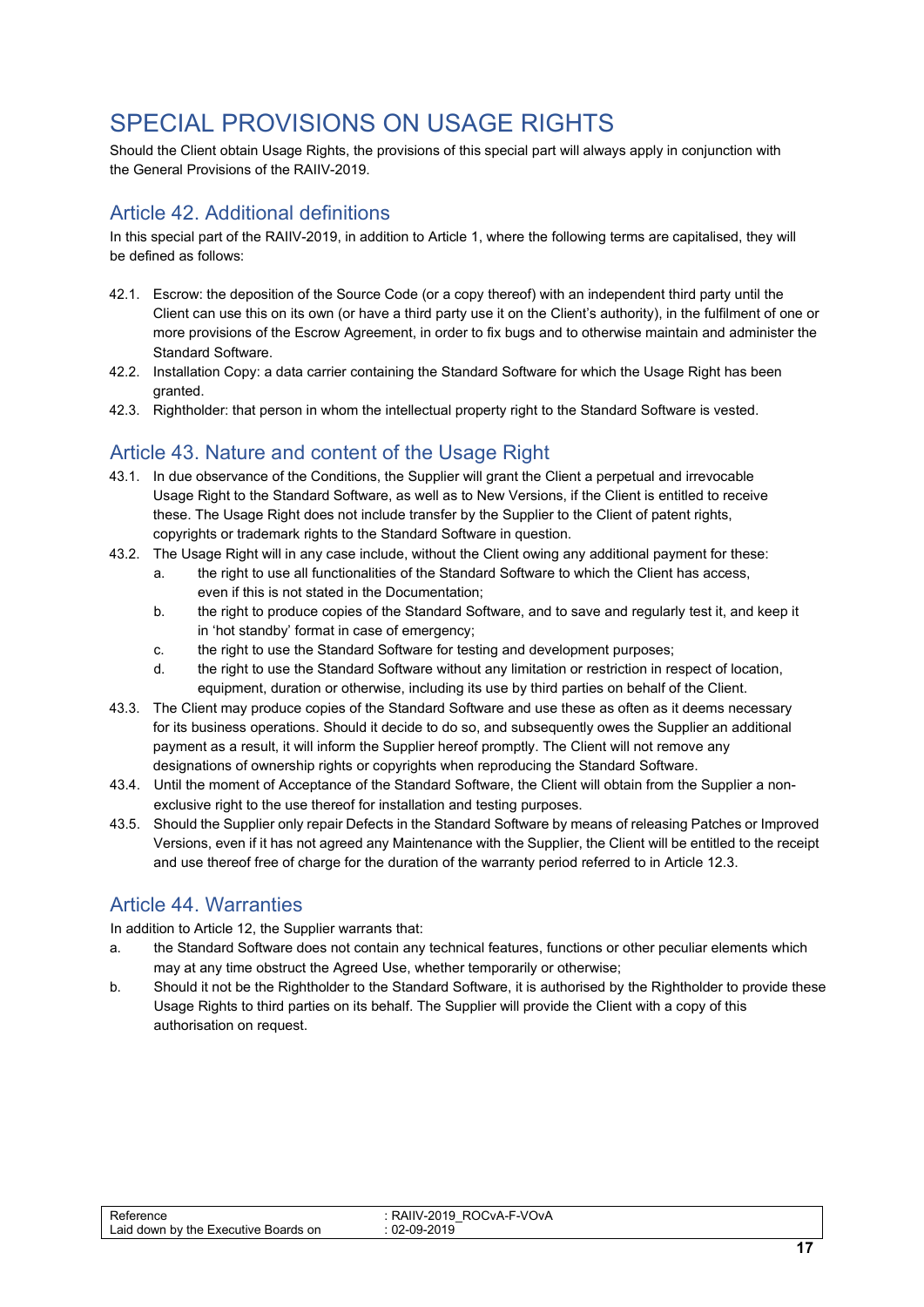### <span id="page-17-0"></span>Article 45. Provision of a Copy of the Installation

- 45.1. Where possible, the Supplier will provide the Client with an Installation Copy, or enable it to make one itself. The price of this will be included in the Fee.
- 45.2. Should the Client be entitled to receive New Versions, the provisions of Article 45.1 will also apply in respect thereof.
- 45.3. Should the Installation Copy become unusable or be damaged to such an extent that the Agreed Use is no longer possible, the Supplier will immediately provide the Client with a new Installation Copy of the originally delivered version on request, as well as any Improved and New Versions of it the Client is already using, or it will enable the Client to make these itself. In addition, where applicable, the Supplier may claim compensation only for the cost price of the materials and the Installation Copy.

#### <span id="page-17-1"></span>Article 46. Conversion into other Usage Rights

- 46.1. Should at any time the Supplier wish to convert the Usage Right granted to the Client into another usage right in respect of the Standard Software, it will enter into consultation with the Client on this matter in advance, as well as on the matter of the conversion ratio to be applied herein. Such a conversion will not entail any adverse effects on the Client of any kind whatsoever.
- 46.2. Should the parties fail to reach any agreement following the consultation referred to in Article 46.1, the Client may continue to exercise its Usage Right in full.

#### <span id="page-17-2"></span>Article 47. Escrow

- 47.1. The Client may at all times demand that the Supplier provide Escrow, even where this has not initially been agreed.
- 47.2. Escrow includes information not made public which the Client may reasonably require for error recovery, maintenance and administration of the Standard Software, in order that it may continue with the Agreed Use thereof. The Escrow will comply with that which is customary on the Dutch market in respect hereof at the time of its conclusion.
- 47.3. Should Escrow be part of the Agreement, the Supplier will provide the Client with evidence proving that the Escrow satisfies the provisions of the Agreement in respect hereof, or the Supplier will promptly ensure that such measures are taken.
- 47.4. Should Escrow not be part of the Agreement, the Client will remain entitled to demand that such a scheme be implemented thereafter, or it may at any time join an Escrow agreement such as referred to in Article 47.2. Any reasonable costs related to that are at the Client's expense..

| aid<br>on<br>ards<br>the<br>Executive<br>. dowr<br>bv<br>∺∩ar<br>$-$ | F-VOvA<br>$\cdot$ . $\Lambda$<br>.<br>м<br>--WA-<br>N<br>י וור<br>∼<br>$\overline{\phantom{0}}$<br>∩Q_<br>$\sim$<br>uz<br>. . |               |
|----------------------------------------------------------------------|-------------------------------------------------------------------------------------------------------------------------------|---------------|
|                                                                      |                                                                                                                               | $\sim$ $\sim$ |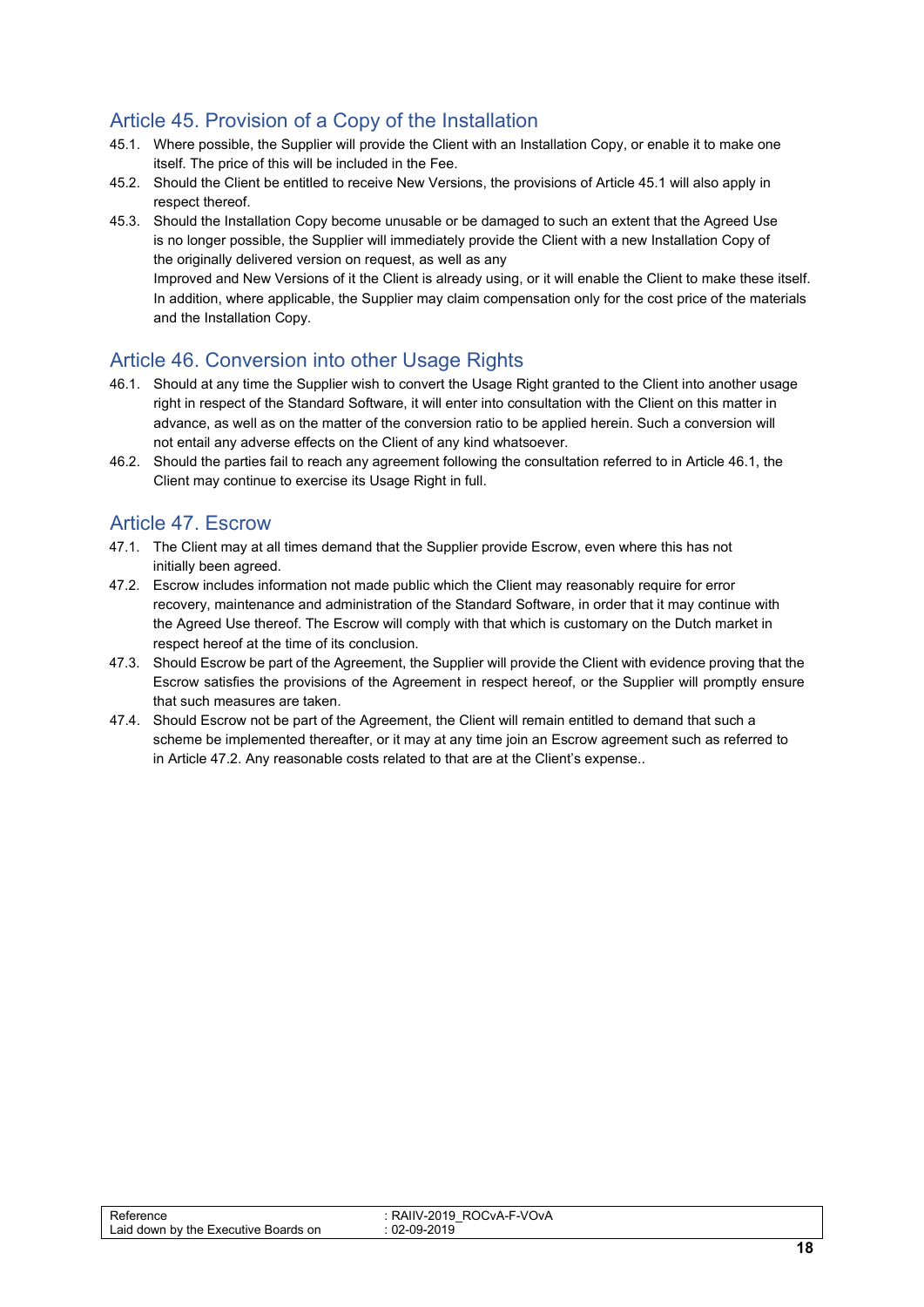# <span id="page-18-0"></span>SPECIAL CONTRACT PROVISIONS

The provisions of this special part will always apply in conjunction with the General Provisions of the RAIIV-2019 if the Supplier provides services for the benefit of the Client such as advisory services, development of Bespoke Software, management of IT projects, taking responsibility for the administration and operation of an IT infrastructure, network and workplace services, or Secondment.

# *CONTRACTS IN GENERAL*

#### <span id="page-18-1"></span>Article 48. Additional definitions

In this special part of the RAIIV-2019, in addition to Article 1, where the following terms are capitalised, they will be defined as follows:

- 48.1. Secondment: the posting by the Contractor to the Client of Personnel to perform work under the Client's management and supervision.
- 48.2. Bespoke Software: Software which has been developed or is to be developed specifically for the Client, or modifications to Standard Software specifically for the purposes of the Client.

#### <span id="page-18-2"></span>Article 49. Working hours and location

The work will be performed at the time and place stated in the Agreement. The Client may change the location at which the work is to be performed, provided it notifies the Contractor of the change no less than 3 Working Days before its commencement. Should the change demonstrably lead to higher costs for the Contractor, the Client will reimburse those costs. In the opposite case, the Client is entitled to an equivalent reduction in the Fee.

#### <span id="page-18-3"></span>Article 50. Deployment of specific Personnel

Should the Client have concluded the Agreement with a view to its performance by one or more specific persons, the Contractor will ensure that those persons are also in fact charged with such performance, and will remain so.

#### <span id="page-18-4"></span>Article 51. Progress reporting and meetings

- 51.1. The Contractor will report to the Client in the manner stated in the Agreement concerning the course of its work. In doing so, it will provide insight into the course and state of the work, the number of hours spent on the Contract and other aspects of relevance to the Contract's progress.
- 51.2. The parties will consult each other as often as either of them deems necessary with regard to the progress of the work.

#### <span id="page-18-5"></span>Article 52. Professional liability insurance

Without prejudice to the provisions of Article 29, the Contractor has insured itself in a manner considered generally acceptable and, given the nature and extent of the Contract, customary, and will in this way retain professional liability insurance.

#### <span id="page-18-6"></span>Article 53. Terms of employment

- 53.1 In its implementation of the Contract, the Contractor will comply with applicable legislation in the area of terms and conditions of employment and with the collective bargaining agreement applicable to it and its employees.
- 53.2 The Contractor will document all arrangements in relation to the terms and conditions of employment for the purpose of the implementation of the Contract in a clear and accessible manner.
- 53.3 If requested to do so, the Contractor will immediately provide competent authorities with access to these arrangements in relation to the terms and conditions of employment, and will cooperate on any checks, audits or wage validations.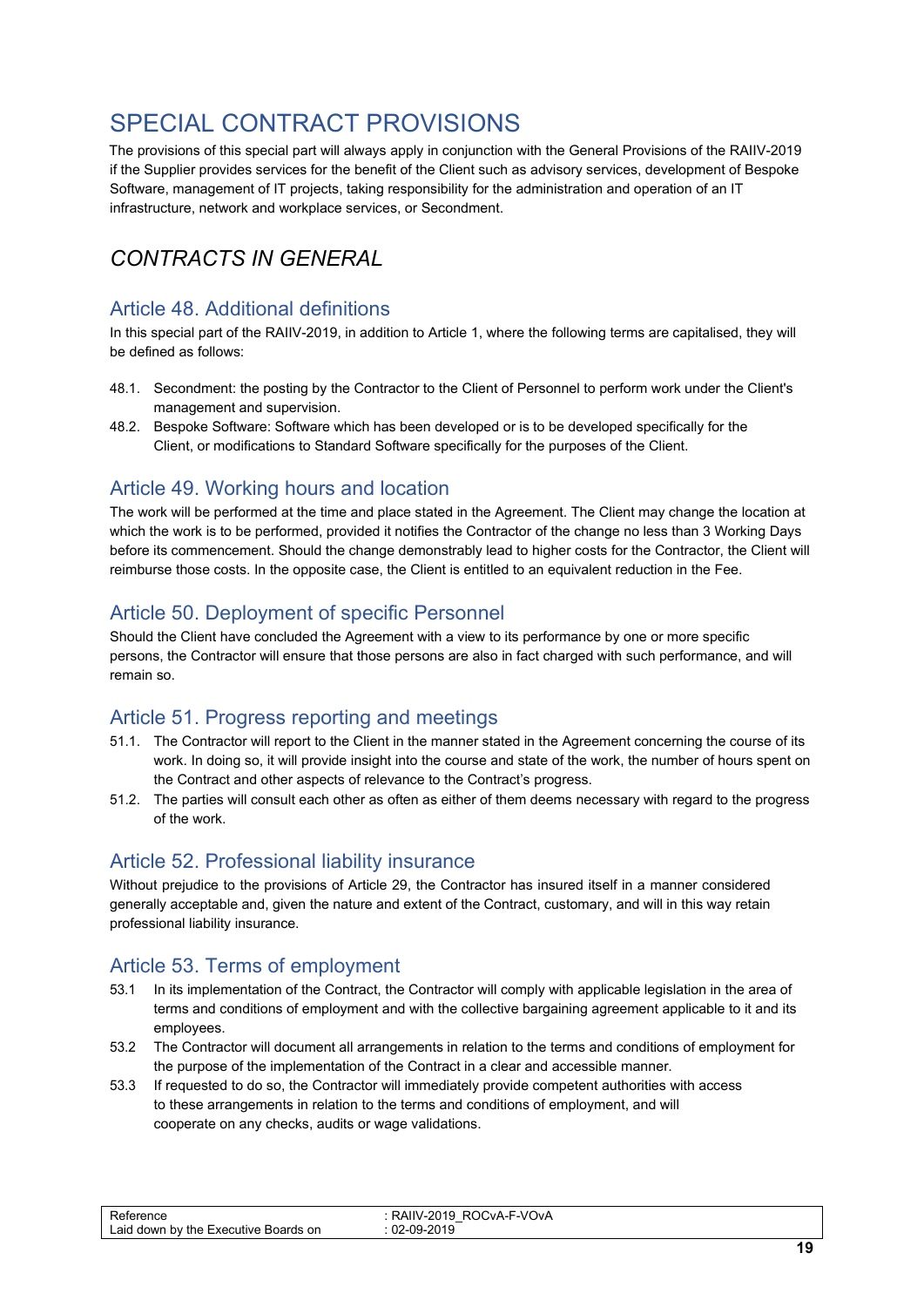- 53.4 If requested to do so, the Contractor will immediately provide the Client with access to the arrangements in relation to the terms and conditions of employment referred to in paragraph 2 should the Client deem this necessary in connection with the prevention or processing of a claim for wages in respect of work performed in the performance of the Contract.
- 53.5 The Contractor will impose the obligations arising from the foregoing paragraphs in full on all parties with which it concludes contracts for the purpose of performing the Contract, and also stipulates that these parties will subsequently impose such obligations in full on all parties with which they in turn conclude contracts for the purpose of performing the Contract.

# *SPECIFIC CONTRACTS*

#### ADVISORY SERVICES

#### <span id="page-19-0"></span>Article 54. Day-to-day management and supervision

The day-to-day management and supervision of the implementation of the Contract will rest with the Contractor.

#### <span id="page-19-1"></span>Article 55. Project leaders

Each of the parties may appoint a project leader whose competences, tasks and responsibilities will be set out in the Agreement.

#### <span id="page-19-2"></span>Article 56. Project staging

If the project is to be executed in stages, the various project stages will be specified in the Agreement. In addition, the work involved in the separate stages will be specified, as will the work for which Final Deadlines will apply, which result such work should lead to and how this work is to be concluded.

#### DEVELOPMENT OF BESPOKE SOFTWARE

#### <span id="page-19-3"></span>Article 57. Management and supervision, appointment of project leaders and project staging

Articles 54 to 56 apply mutatis mutandis to the development of Bespoke Software.

#### <span id="page-19-4"></span>Article 58. Delivery of Bespoke Software

The Contract to develop Bespoke Software includes its Delivery. Delivery takes place in Source and Object Code.

#### <span id="page-19-5"></span>Article 59. Acceptance Procedure for Bespoke Software

- 59.1. Notwithstanding the provisions of Article 11, Acceptance of Bespoke Software will take place as follows.
- 59.2. The Contractor will inform the Client of the Delivery of the Bespoke Software in a timely manner.
- 59.3. Should the Client carry out an acceptance test (or have a third party do so on its behalf), it will draw up a test report as quickly as possible and send it signed to the Contractor. Any Defects observed will be set out in the test report, as well as whether the Client approves or rejects the Bespoke Software.
- 59.4. Should the Client approve the Bespoke Software, the date of signature of the test report will be deemed the date of Acceptance.
- 59.5. Should the Client fail to approve the Bespoke Software at the acceptance test's initial implementation, it will repeat this test entirely or partially within a reasonable term to be set by itself. The Client will then set out in a supplementary test report whether the Defects observed during the first test have been repaired and whether it will now approve the Bespoke Software.
- 59.6. Should the Client reject the Bespoke Software, the Contractor will repair the Defects observed at its own expense within a reasonable term to be granted by the Client, which commences on the date of signature of the test report.

| aic<br>or<br>the.<br>ards<br>. dowr<br>. Executive<br>bv<br>∺∩ar | ™-VOvA<br>NА.<br>n<br>$\sim$<br>$\cdot$ M<br>N<br>nı.<br>.<br>--<br>0010<br>$\sim$<br>∩Q_<br>uz<br>.<br>- 7<br>____ |  |
|------------------------------------------------------------------|---------------------------------------------------------------------------------------------------------------------|--|
|                                                                  |                                                                                                                     |  |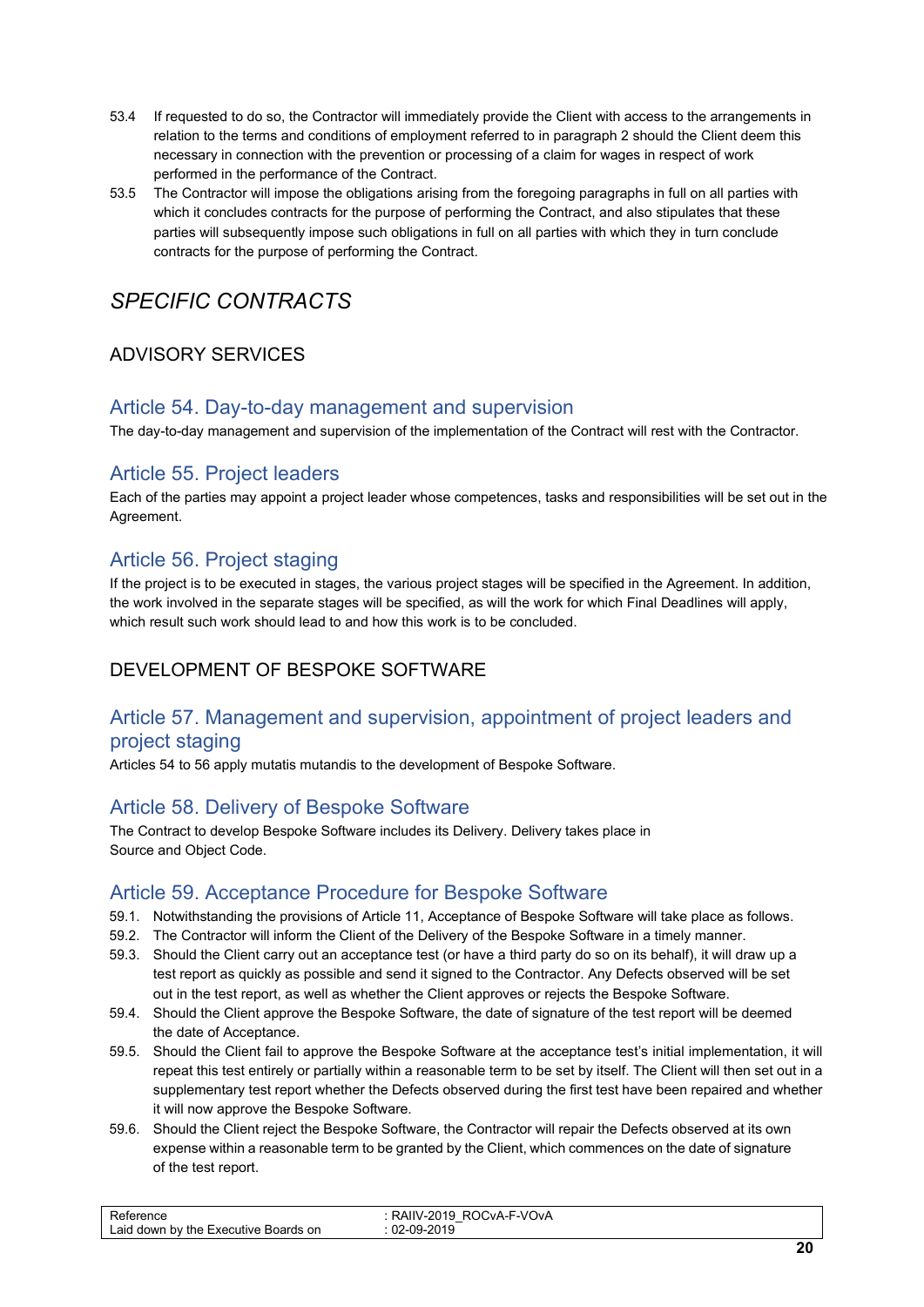Should the Contractor fail to meet the deadline of this term, the Client may repair the Defects at its own expense following prior notification to the Contractor, or have a third party do so. In such case, the Contractor will provide its full assistance in doing so free of charge, by among other things providing any information necessary for that purpose to the Client immediately on the latter's request. Should the Client repair a Defect itself for reasons such as those referred to above, or have a third party do so, this will be without prejudice to the Contractor's responsibilities for the Bespoke Software agreed.

- 59.7. Should the Client reject the Bespoke Software once again following the second acceptance test, the Contractor will as a consequence be in default. In that case, the Client may terminate the Agreement extrajudicially with immediate effect without any warning or notice of default being required to do so.
- 59.8. The provisions of Article 59 are without prejudice to the provisions of Article 30. In other words, the Client is not obliged to continue the procedure in Article 59 if the Co-contracting Party is in default on other grounds.

#### <span id="page-20-0"></span>Article 60. Maintenance of Bespoke Software

- 60.1. Should the Client maintain the Bespoke Software itself, or have a third party do so on its behalf, the Contractor will support it therein on request for a fee in line with market rates. To this end, the Contractor will provide the necessary information (including any additional information) to the Client, or a third party engaged by it for this purpose. The foregoing also applies to management activities in respect of Bespoke Software which the Client itself performs or has a third party perform.
- 60.2. Should the Client also have agreed Maintenance with the Contractor, that which is stated in that Agreement in respect thereof will apply.

#### SECONDMENT

#### <span id="page-20-1"></span>Article 61. Scope of application

Secondment is only said to exist, and thus Articles 61 to 67 to apply, if the Agreement in question is designated by the parties expressly as being a Secondment Agreement.

#### <span id="page-20-2"></span>Article 62. Warranties

In addition to the provisions of Article 12.1, the Contractor warrants that it can always provide sufficient Personnel to the Client in order for the Agreement to be performed properly.

#### <span id="page-20-3"></span>Article 63. Working Days and Hours

- 63.1. The Working Days and Hours of Personnel provided by the Contractor are equal to those of the Client's Personnel at the site in question.
- 63.2. Overtime is only said to have taken place if work is performed on the Client's request outside of the Working Days and Hours referred to in Article 63.1. Work of at most half an hour which follows on from the working hours referred to in Article 63.1 is not considered overtime.

#### <span id="page-20-4"></span>Article 64. Supply and employment outside of the Netherlands

- 64.1. The Client will not supply Personnel seconded to it to third parties without the Contractor's consent.
- 64.2. The Client will not set Personnel seconded to it to work outside the Netherlands without the Contractor's consent.

#### <span id="page-20-5"></span>Article 65. Days' leave and course days

- 65.1. The Personnel of the Contractor will take leave in consultation with the Client and taking the normal progress of the work into account.
- 65.2. Leave which is taken by Personnel of the Contractor is at the Contractor's expense.
- 65.3. The costs of courses followed at the Client's request as well as the time required in doing so are at the Client's expense.

| –<br>∟aid<br>Boards on<br>l down by the Executive l | CvA-F-VOvA<br>$\cdots$<br>$\sim$<br>∼<br>__<br>0010 |  |
|-----------------------------------------------------|-----------------------------------------------------|--|
|                                                     |                                                     |  |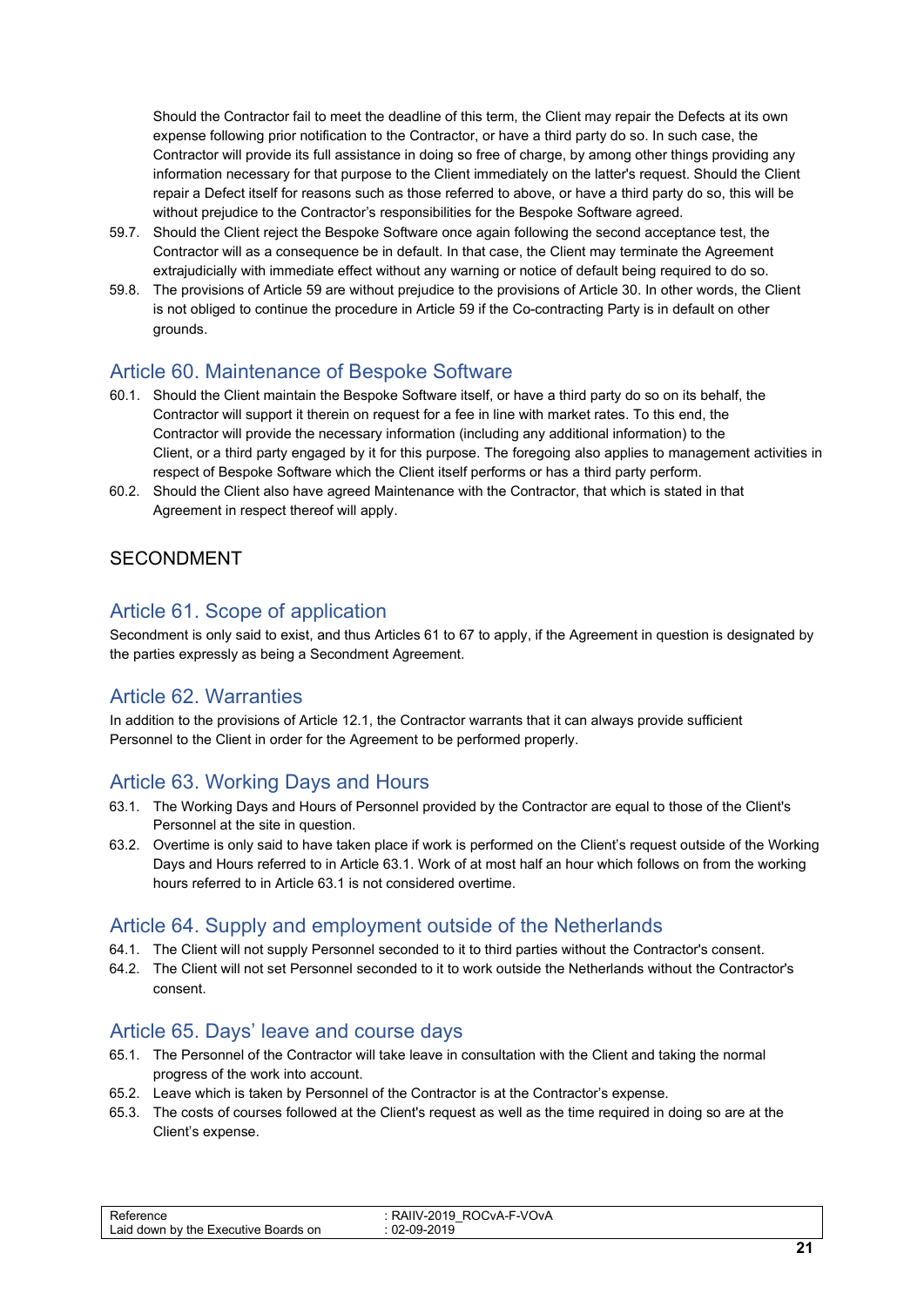<span id="page-21-2"></span>65.4. The Client may designate a number of days annually on which its office will be closed for reasons to be further specified. In such case, no work will be performed at that site by Personnel of the Contractor either.

#### <span id="page-21-0"></span>Article 66. Indemnity

The Contractor indemnifies the Client against claims from the Contractor's Personnel based on the alleged existence of an employment contract with the Client.

#### <span id="page-21-1"></span>Article 67. Recipients' liability

- 67.1. The Contractor indemnifies the Client against recipients' liability for the payroll and turnover tax owed, or as yet to be owed, by the Contractor or any third parties engaged by it in connection with the performance of the Agreement.
- 67.2. The Client may pay the payroll and turnover tax which the Contractor has to pay in connection with the performance of the Agreement into a so-called 'G account' belonging to the Contractor. Should the Contractor not possess a 'G account', it will open a 'G account' immediately on request of the Client where possible, and will do everything necessary in order to make use of it.

| Reference<br>Laid down by the Executive<br>Boards on | ROCvA-F-VOvA<br><b>RAIIV</b><br>IV-2019<br>$\overline{\phantom{0}}$<br>02-09-2019 |                      |
|------------------------------------------------------|-----------------------------------------------------------------------------------|----------------------|
|                                                      |                                                                                   | $\ddot{\phantom{a}}$ |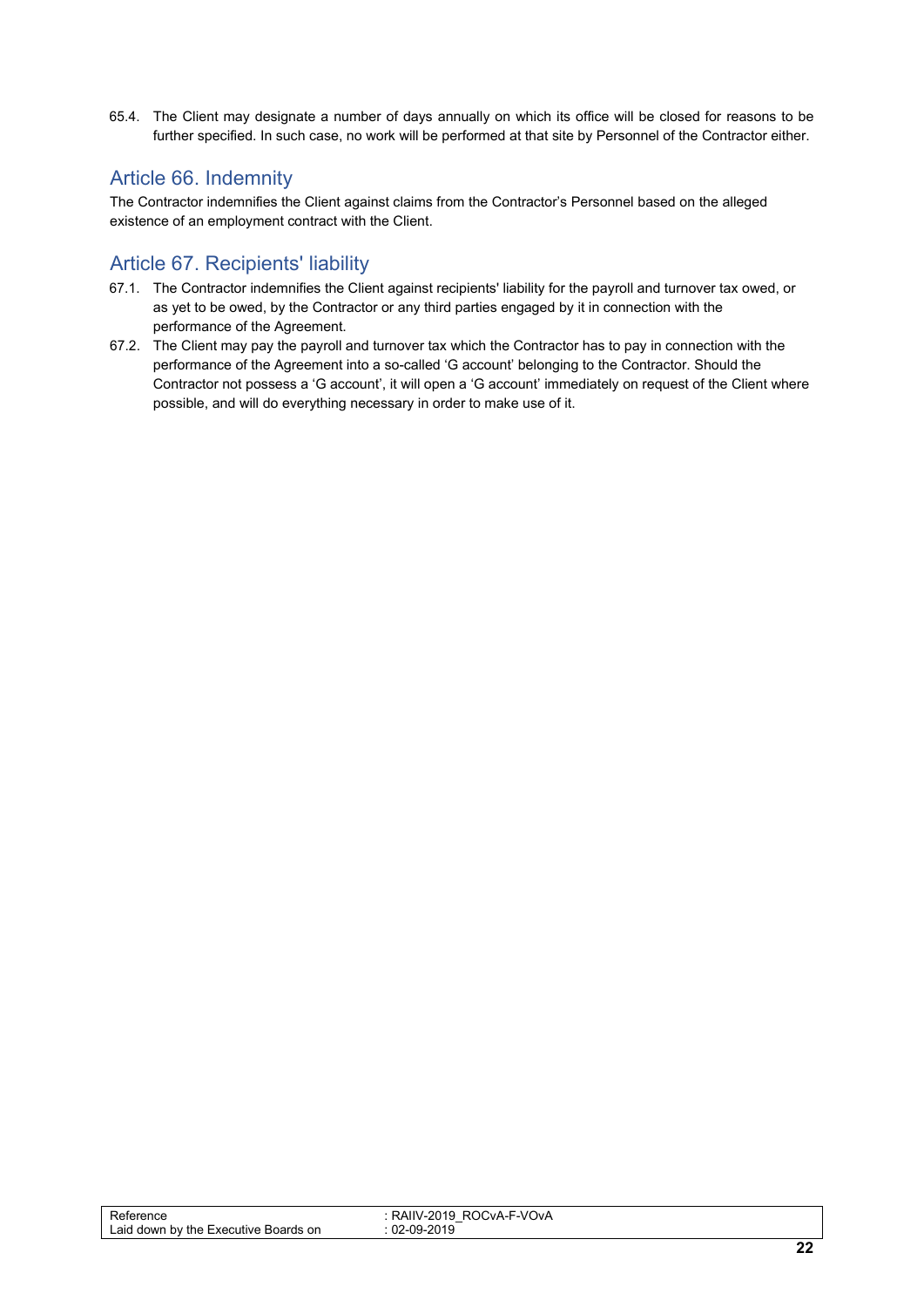# <span id="page-22-5"></span>SPECIAL MAINTENANCE PROVISIONS

Should the Client agree to Maintenance with the Contractor, the provisions of this special part will always apply in conjunction with the General Provisions of the RAIIV-2019.

# GENERAL MAINTENANCE

#### <span id="page-22-0"></span>Article 68. Additional definitions

In this special part of the RAIIV-2019, in addition to Article 1, where the following terms are capitalised, they will be defined as follows:

- 68.1. Remedial Maintenance: the location and repair by the Contractor of Failures which the Client has informed it of, or which the Contractor has otherwise become aware of.
- 68.2. Functionality Restoration Time: the period, expressed in Service Hours, between the moment a Failure is reported to the Contractor and the moment it is remedied.
- 68.3. Innovative Maintenance: the making available to the Client of New Versions and/or newly developed products parts and/or new Documentation by the Contractor.
- 68.4. Preventative Maintenance: the taking of measures by the Contractor in order to prevent Failures, and other forms of service provision related thereto.
- 68.5. Response Time: the time within which the Contractor (or its Personnel) must adequately respond to a notification from the Client of a Failure and other requests from the Client for the provision of services.
- 68.6. Service Levels: requirements included in the Agreement in respect of Maintenance and other agreed forms of service provision, such as Response Time and Functionality Restoration Time.
- 68.7. Service Hours: hours which fall within the agreed service period.
- 68.8. Failure: a technical problem which occurs when the Deliverable is used.

#### <span id="page-22-1"></span>Article 69. Maintenance on previously performed Deliverables

These Special Provisions will also apply to Maintenance agreed to later between the Client and Contractor in respect of any Deliverable implemented earlier by the latter for the former.

#### <span id="page-22-2"></span>Article 70. Time of commencement of Maintenance

The Contractor will provide Maintenance from the moment stated in the Agreement.

#### <span id="page-22-3"></span>Article 71. Time and place Maintenance to be carried out

- 71.1. The Contractor will carry out Maintenance at or from its own site. The Contractor will only carry out Maintenance at the Client's site where such may reasonably be considered necessary.
- 71.2. Maintenance which may lead to disruption of work at the Client's site will in principle be carried out at that site outside customary working hours.
- 71.3. Should disruption of work as referred to in Article 71.2. be unavoidable given the importance of immediate remedy of the Failure, the Contractor will inform the Client thereof in a timely manner before it commences the Maintenance.

#### <span id="page-22-4"></span>Article 72. Progress reporting and meetings

- 72.1. The Contractor will report to the Client in the manner stated in the Agreement concerning the course of its work. In doing so, it will provide insight into the course and state of its work, the number of hours spent and other aspects relevant to the performance thereof.
- 72.2. The parties will consult each other as often as either of them deems necessary with regard to the progress of the work.
- 72.3. The Contractor will take responsibility for the adequate documentation and archiving of the causes of Failures and results of Maintenance, and for modifying Documentation where necessary.

| erence<br>-aid<br>Boards on<br>down by the E<br>. Executive ⊑ | ™-VOvA<br>∍ר<br>-RC<br>$\mathcal{L}$<br>∴∨A-⊢<br>$1V - 2U$<br>14<br><b>IVAIIV</b><br>∼<br>2010<br>$\sim$<br>nr<br>œ<br>◡∠ |  |
|---------------------------------------------------------------|---------------------------------------------------------------------------------------------------------------------------|--|
|                                                               |                                                                                                                           |  |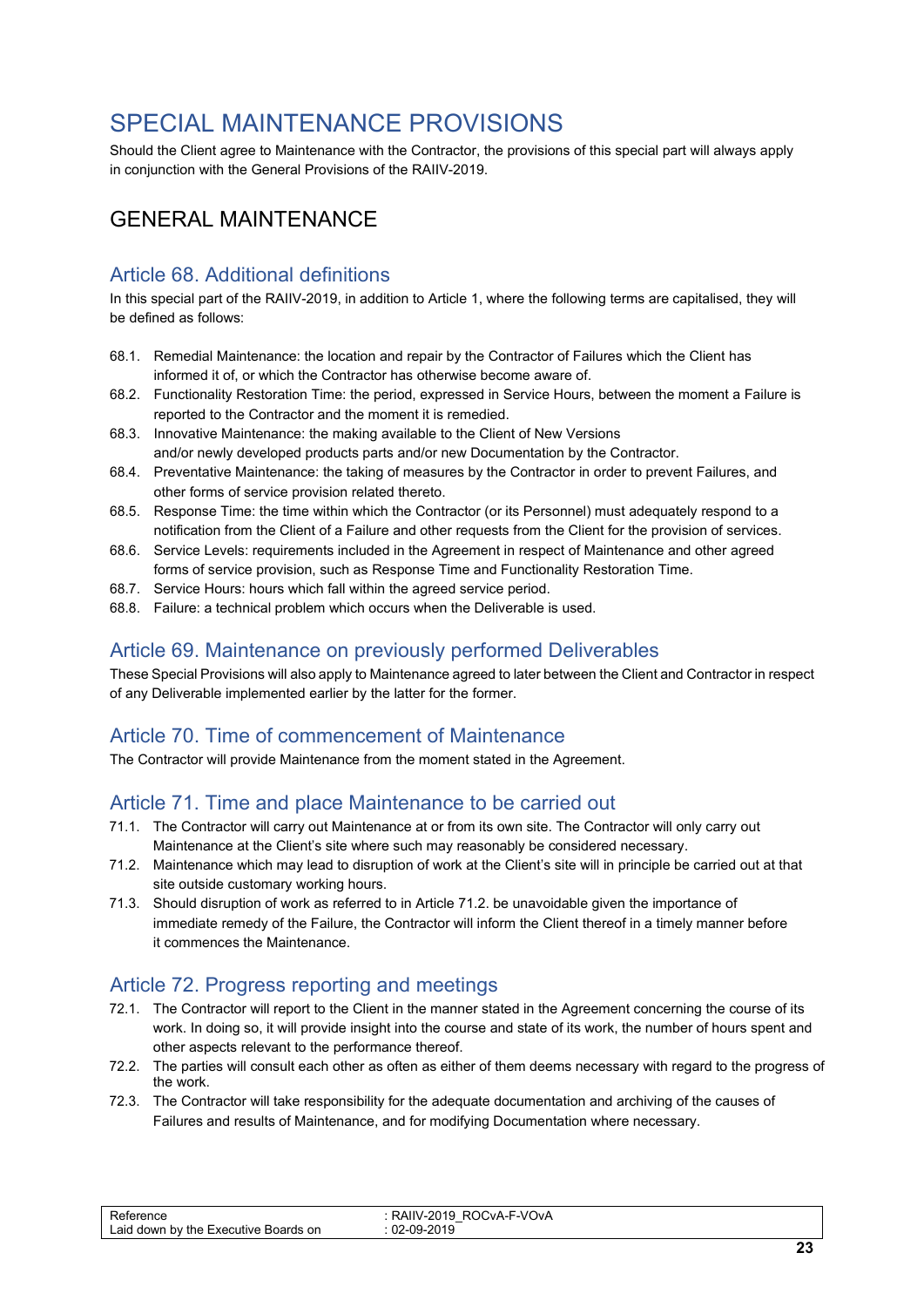#### Article 73. Remedial Maintenance and temporary solutions

- 73.1. Maintenance includes Remedial Maintenance at minimum.
- 73.2. The warranty in Article 12.7 that the Contractor can maintain the Deliverable for a period of at least three years from the Acceptance in accordance with these provisions fully applies to Remedial Maintenance, even if the Client does not wish to proceed to the purchase of New Versions or the latest models of any Product.
- 73.3. The Contractor will only present a temporary solution with the Client's consent. Unless the parties agree otherwise in a specific case, the Contractor will replace any temporary solution as quickly as possible with a definitive solution.

#### <span id="page-23-0"></span>Article 74. Preventative Maintenance

As part of Preventative Maintenance, the Contractor will inspect the Deliverable regularly, and in any case at least once per year, to ensure it is functioning properly.

#### <span id="page-23-1"></span>Article 75. Registration, resolution and prioritisation of Failures

- 75.1. The Client will register Failures and their resolution in the manner prescribed in the Agreement.
- 75.2. When reporting a Failure, in accordance with the provisions in the Maintenance Agreement, the Client will determine the level of priority it is to be assigned.
- 75.3. The Contractor's response to a notification such as referred to in Article 75.1 will always be intended at remedying the Failure as quickly as possible, potentially by means of a temporary solution. The provisions of Article 73.3 will then apply.

#### <span id="page-23-2"></span>Article 76. Achievement of Service Levels

- 76.1. The Contractor will do its utmost to realise Service Levels. The consequences of failure to do so are set out in the Agreement. The provisions of Article 14.3 apply here. Termination of the agreement is in any case possible when Service Levels fail repeatedly to be achieved.
- 76.2. In deviation from the provisions of Article 76.1, Functionality Restoration Time and Response Time are deemed Final Deadlines.
- 76.3. Service Levels do not affect that stipulated in the Agreement.

#### <span id="page-23-3"></span>Article 77. Maintenance by parties other than the Contractor

The Client may only have Maintenance that it has agreed with the Contractor during the term of validity of the Agreement in question carried out by a third party with preservation of rights if the Contractor has failed to perform its obligations under the Agreement or if it receives the Contractor's consent to do so.

#### <span id="page-23-4"></span>Article 78. Testing of results of Maintenance

The Client may test whether a Failure has actually been remedied (or have a third party do so). The Contractor is obliged to provide its assistance therein. Should it appear from the test that a Failure has not properly been remedied, the Client may recover the costs of the tests from the Contractor.

#### <span id="page-23-5"></span>Article 79. Professional liability insurance

Without prejudice to the provisions of Article 29, the Contractor has insured itself in a manner considered generally acceptable and, given the nature and extent of the Maintenance, customary, and will in this way retain professional liability insurance.

| -<br>arence<br>∟aid<br>or<br>down by<br>∵the<br>Executive<br>ards | <b>F-VOVA</b><br>`VA-L<br>NAIN<br>∼<br>w<br>$\overline{\phantom{0}}$<br>ΩS<br>.na<br>าษ |      |
|-------------------------------------------------------------------|-----------------------------------------------------------------------------------------|------|
|                                                                   |                                                                                         | $ -$ |